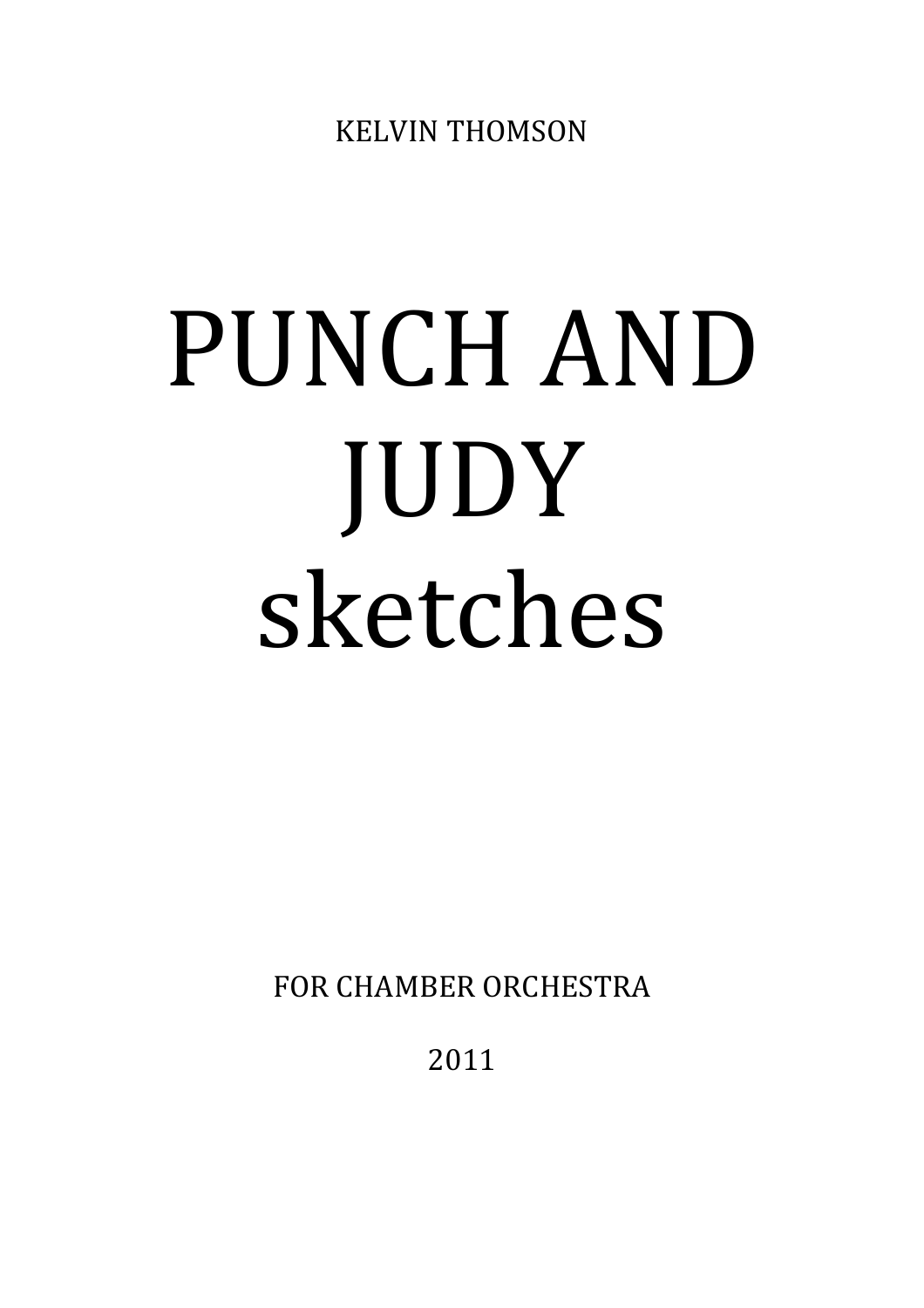Submitted on the 29<sup>th</sup> January, 2011 to be considered for a workshop by the London Contemporary Chamber Orchestra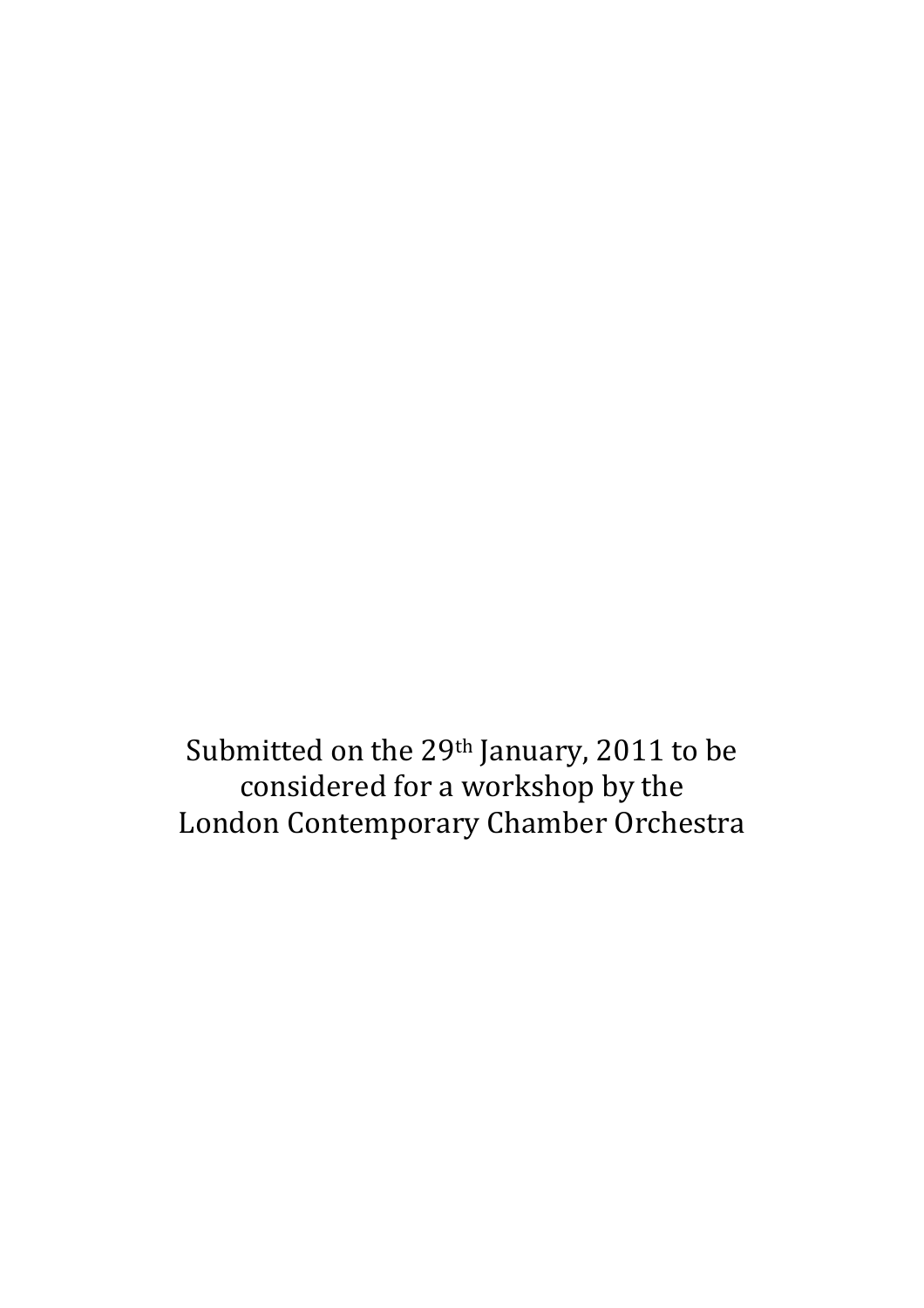## **INSTRUMENTATION**

Flute Oboe Clarinet in B flat **Bassoon** 

Horn Trumpet in B flat Trombone

\*Percussion (1 player) Piano

**Strings** 

\*Percussion: Glockenspiel, Triangle, Wind Chimes, Finger Cymbals, Hand-held Crash Cymbals, Wood Block, Egg Shaker, Tambourine, Snare Drum, Bass Drum, Drum Kit.

Glockenspiel sounds two octaves higher than notated. The Double Bass sounds an octave lower than notated.

The score is written in c.

Duration: approx. 5:00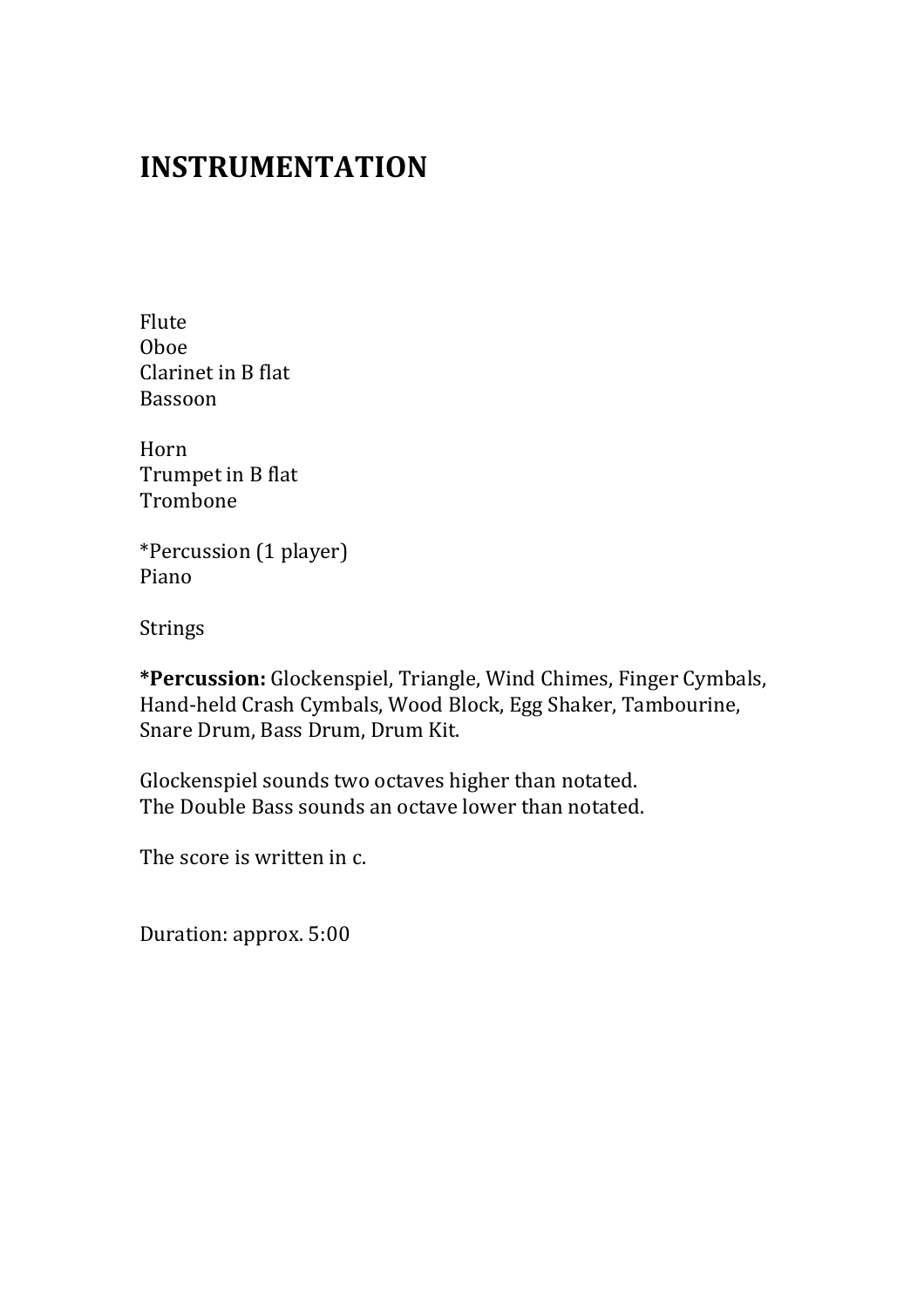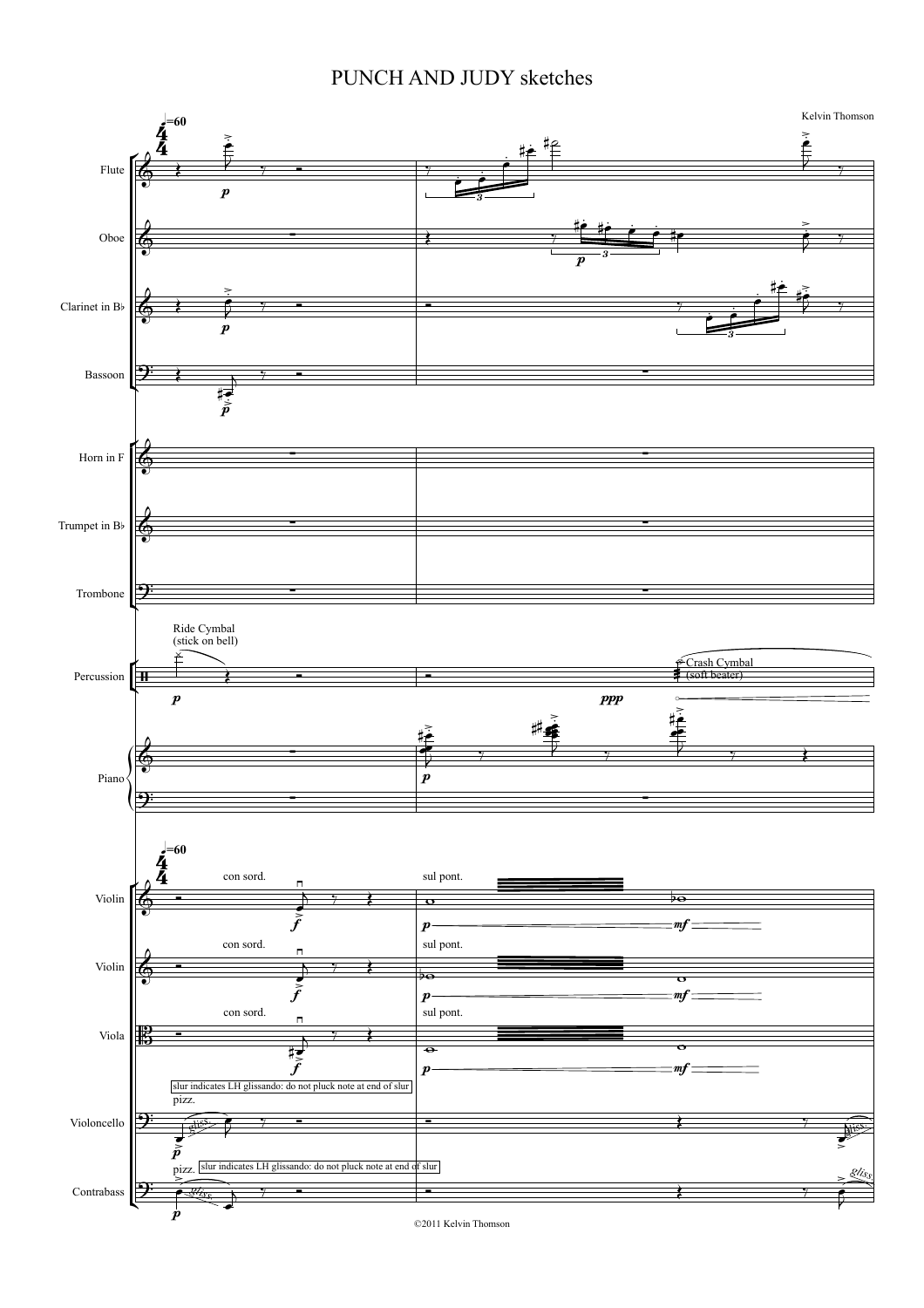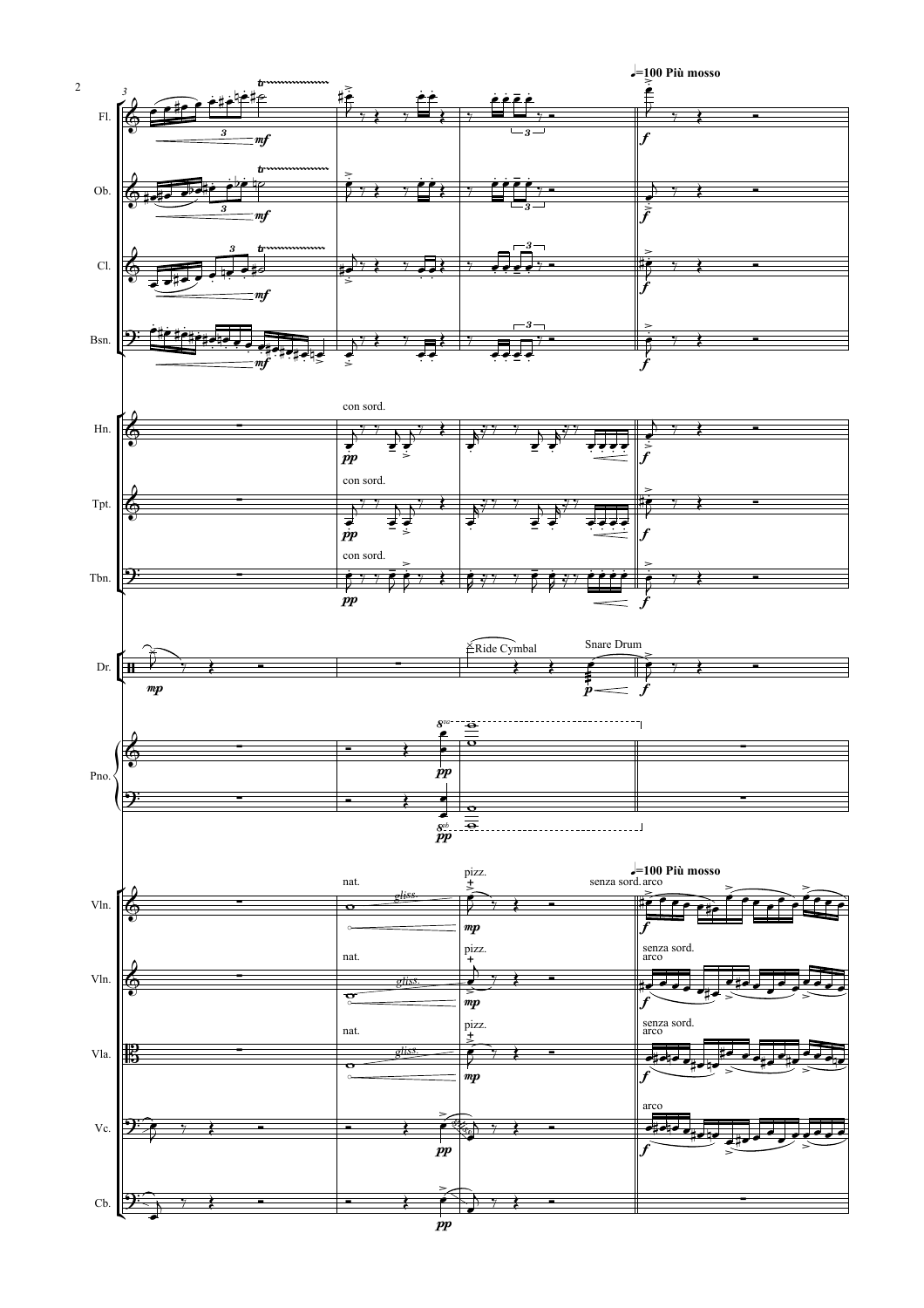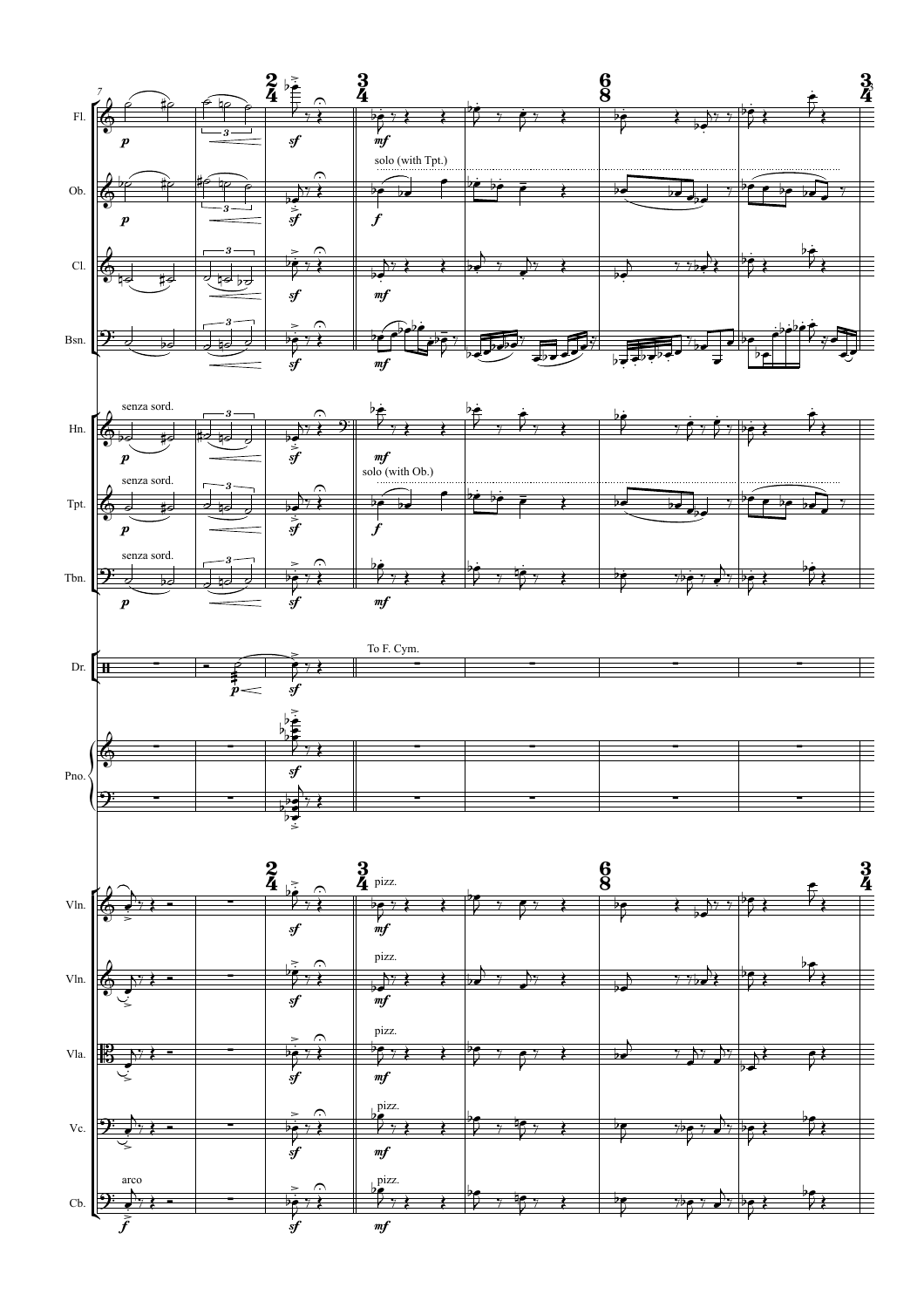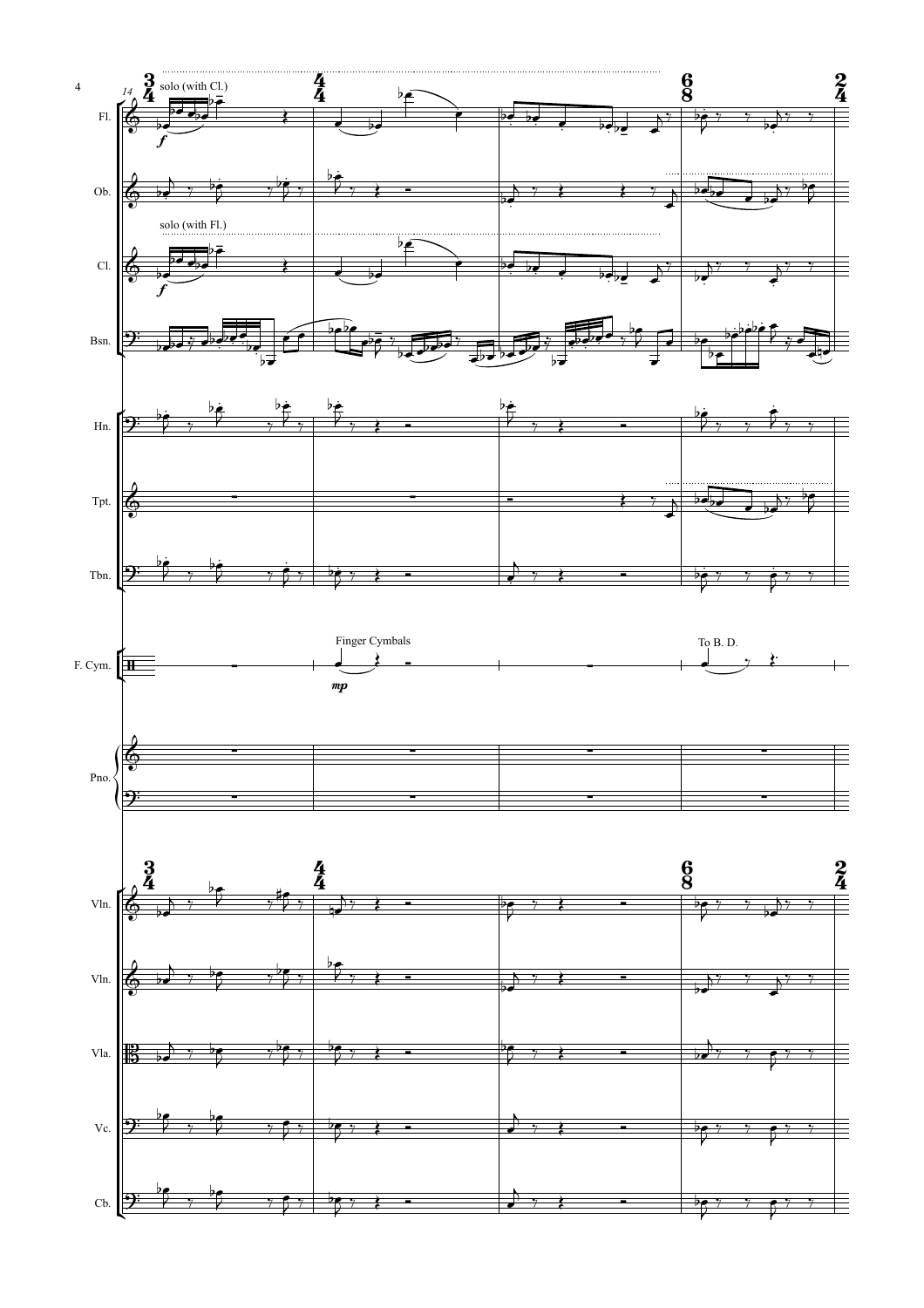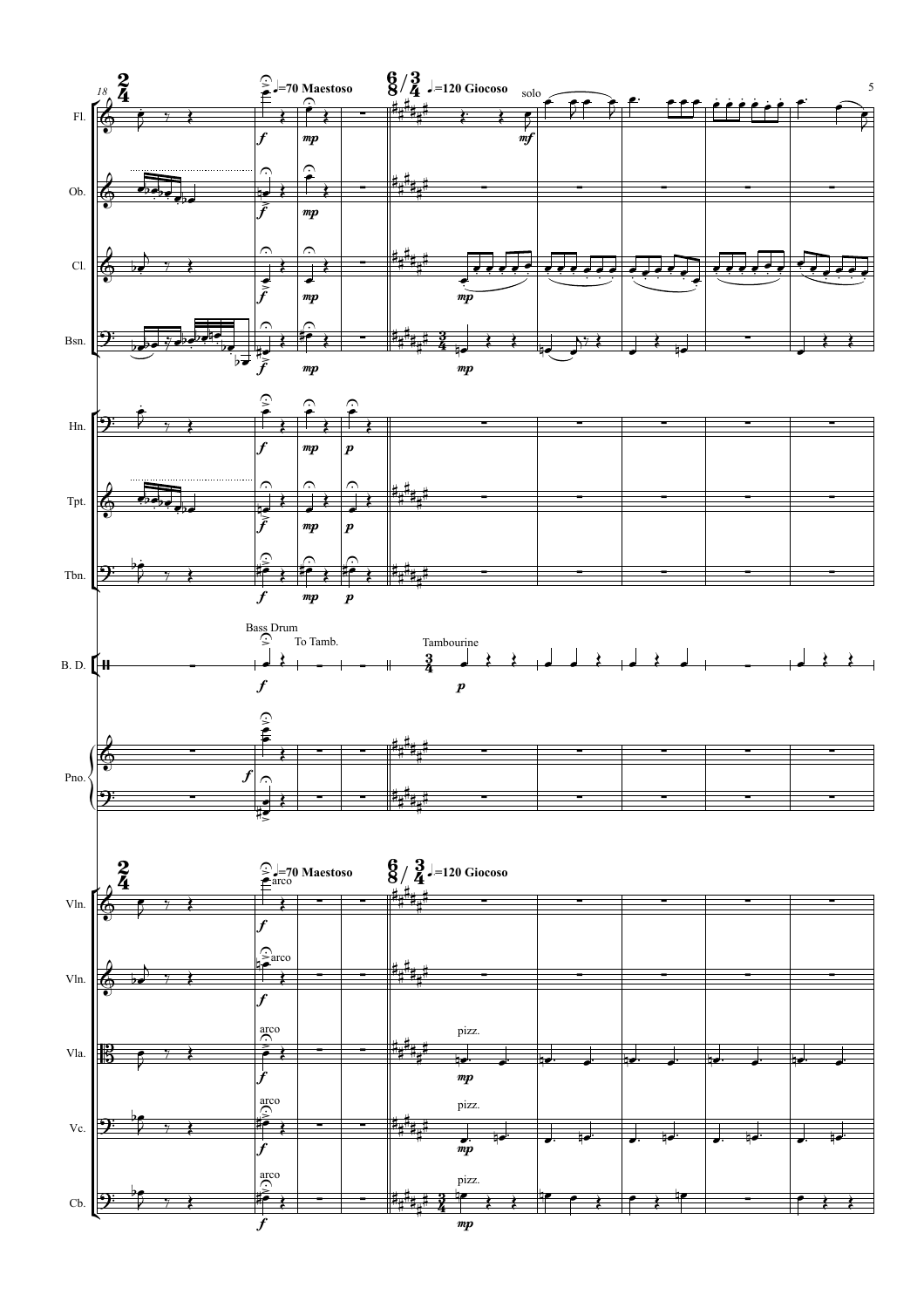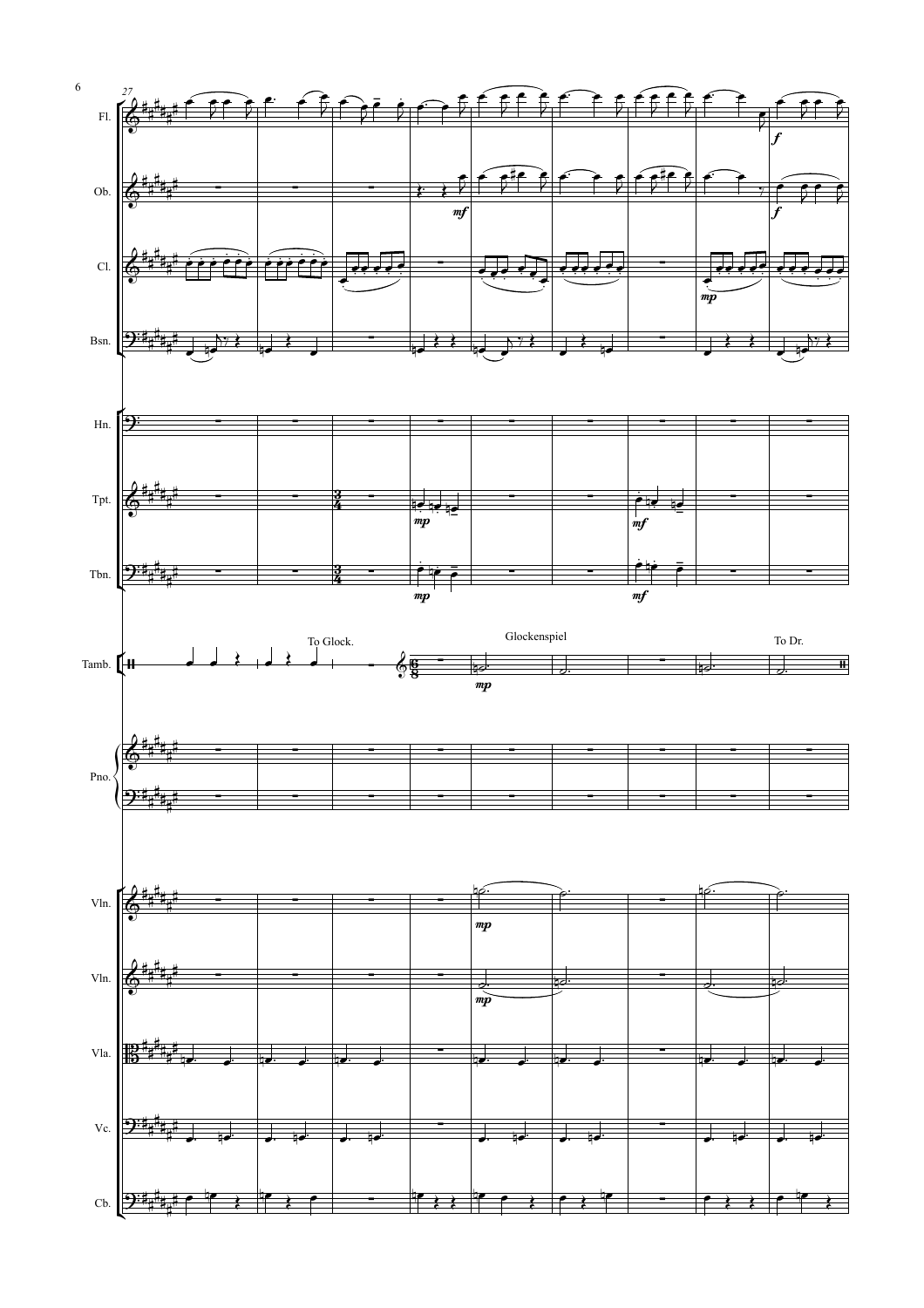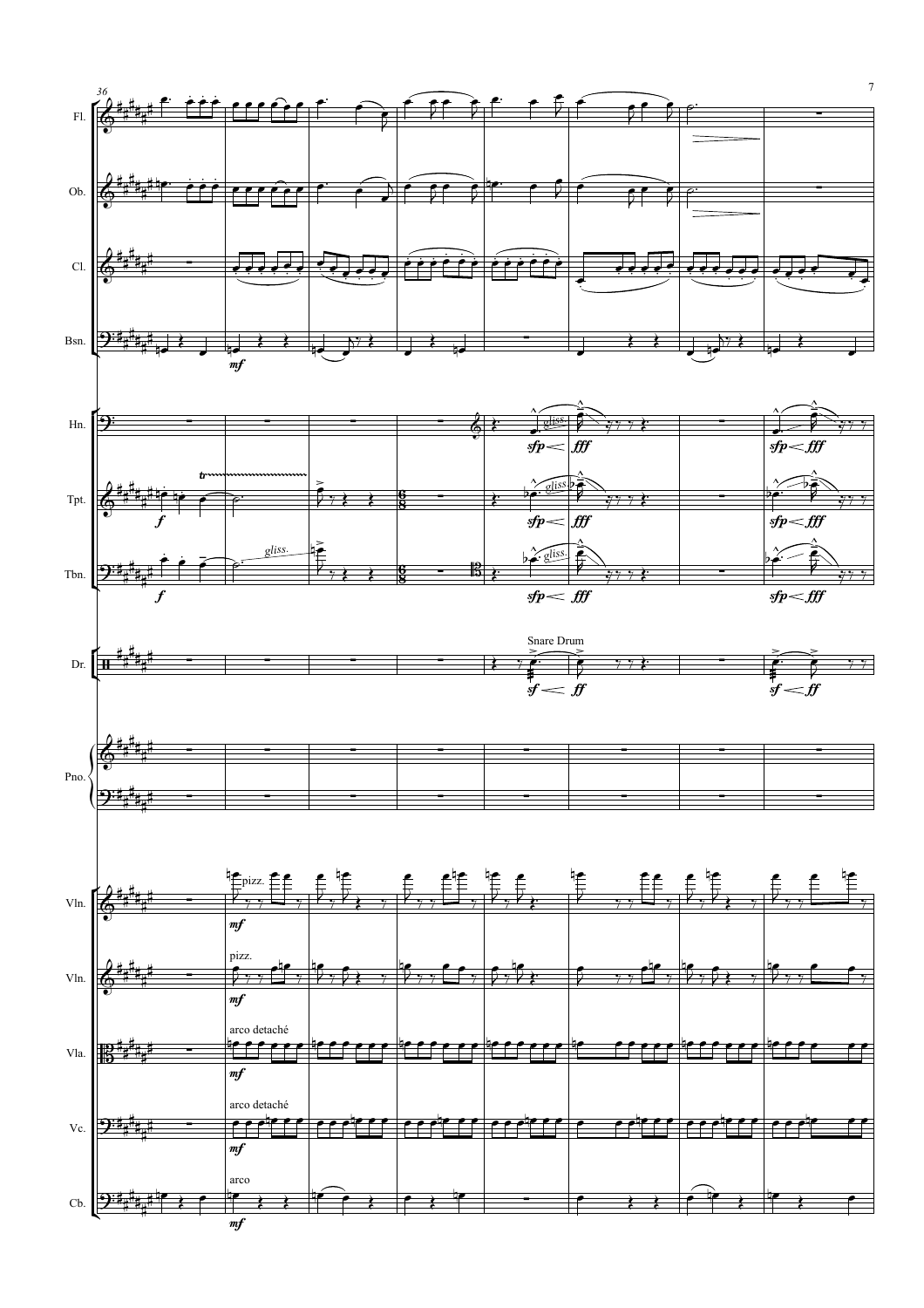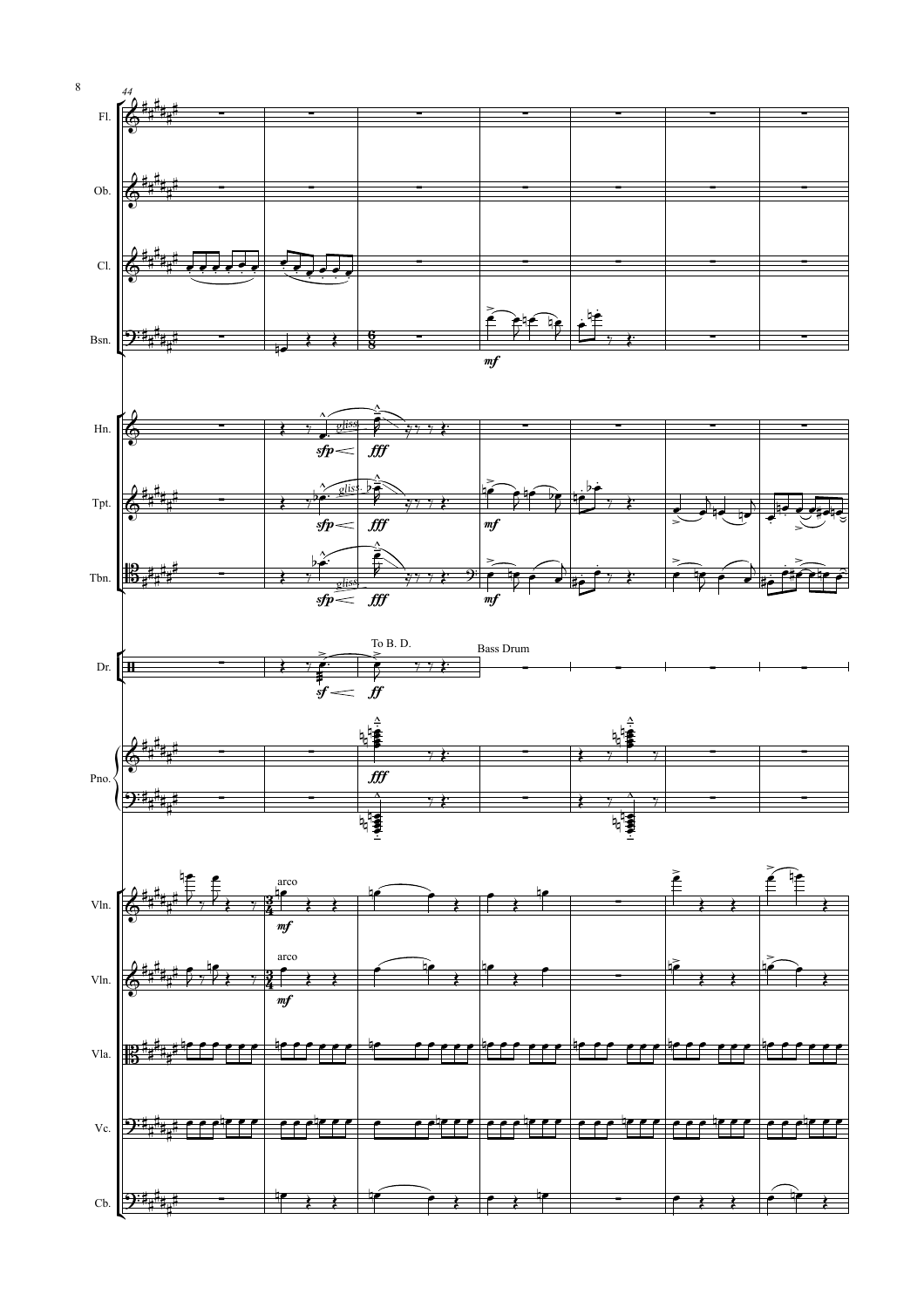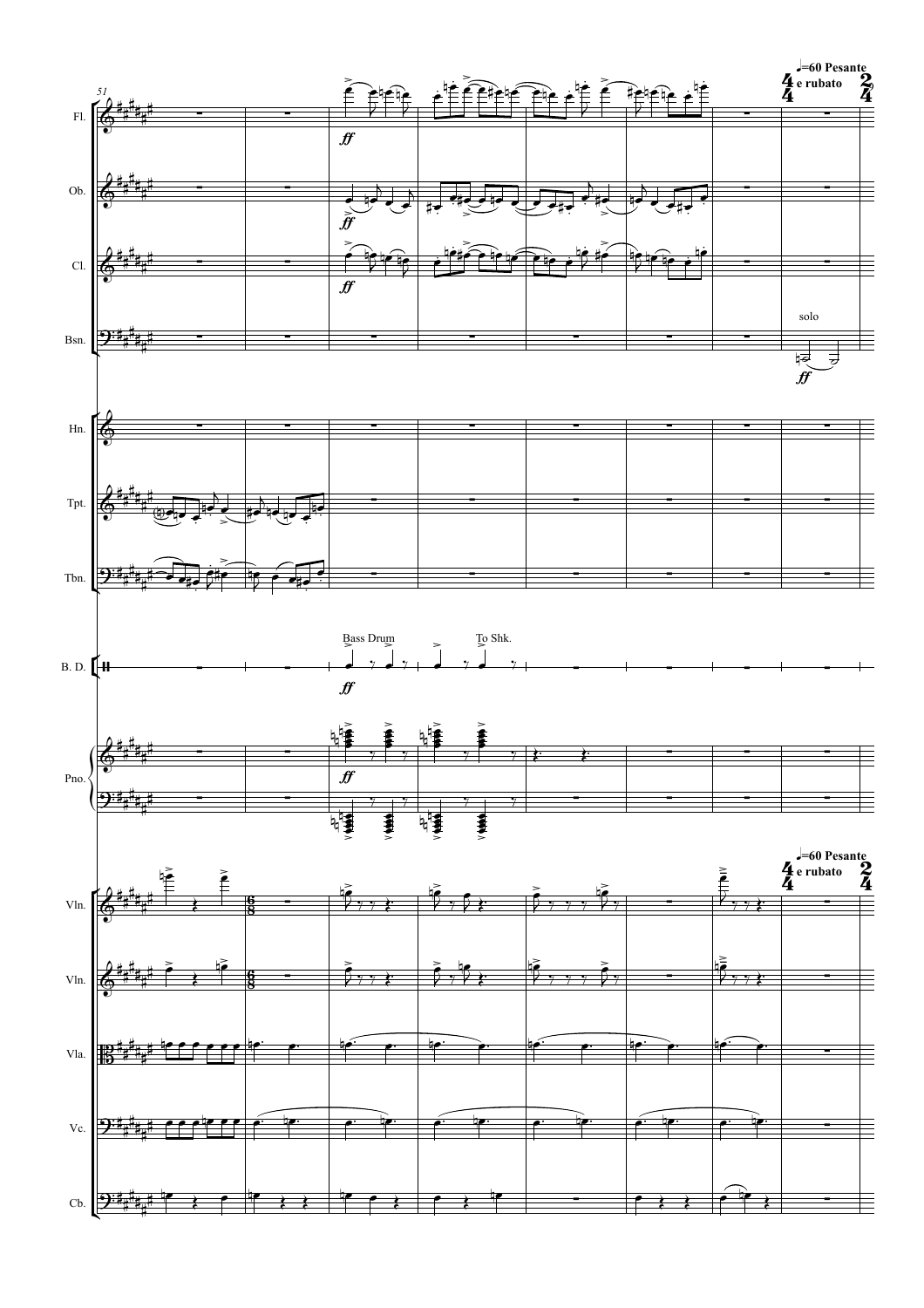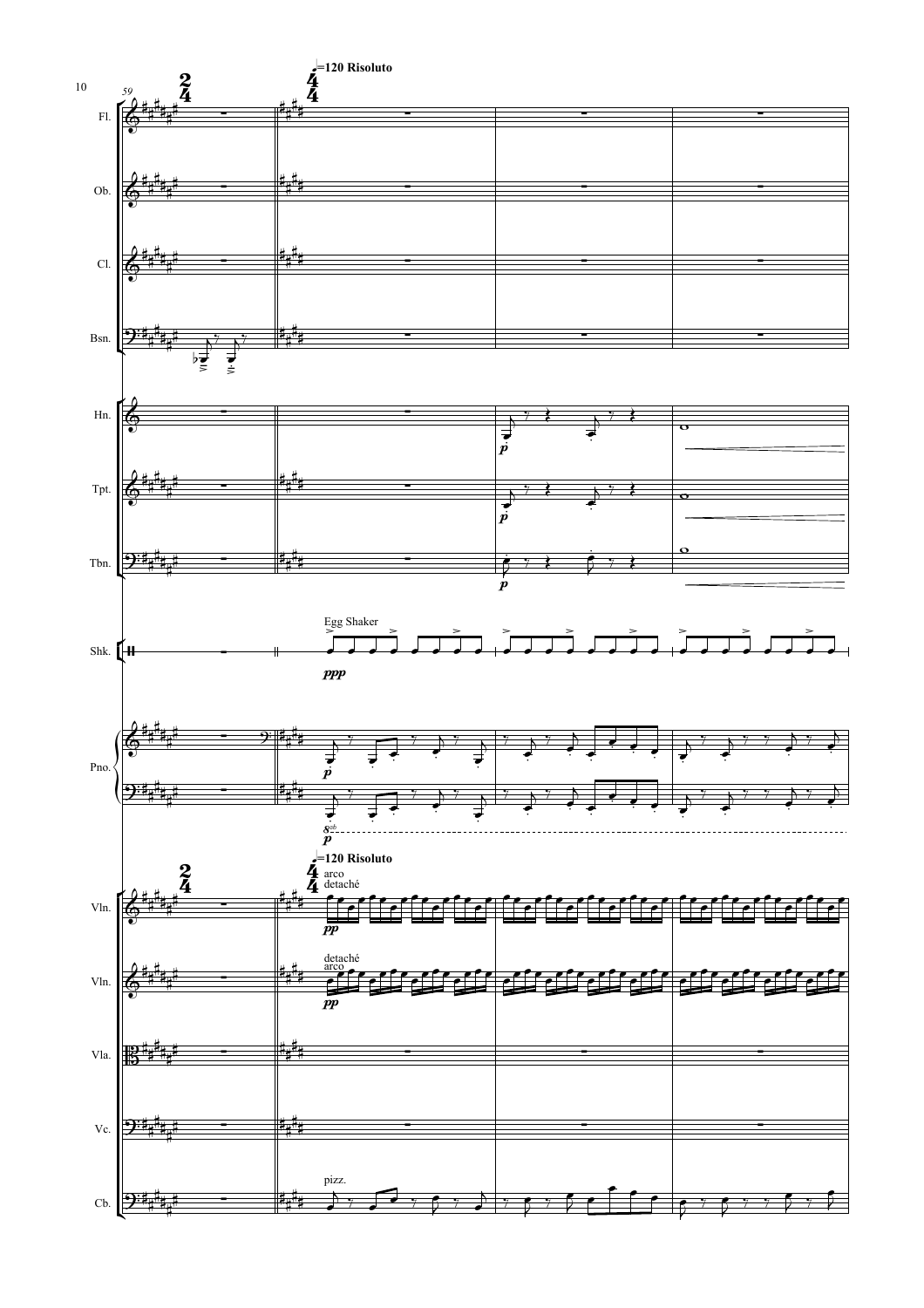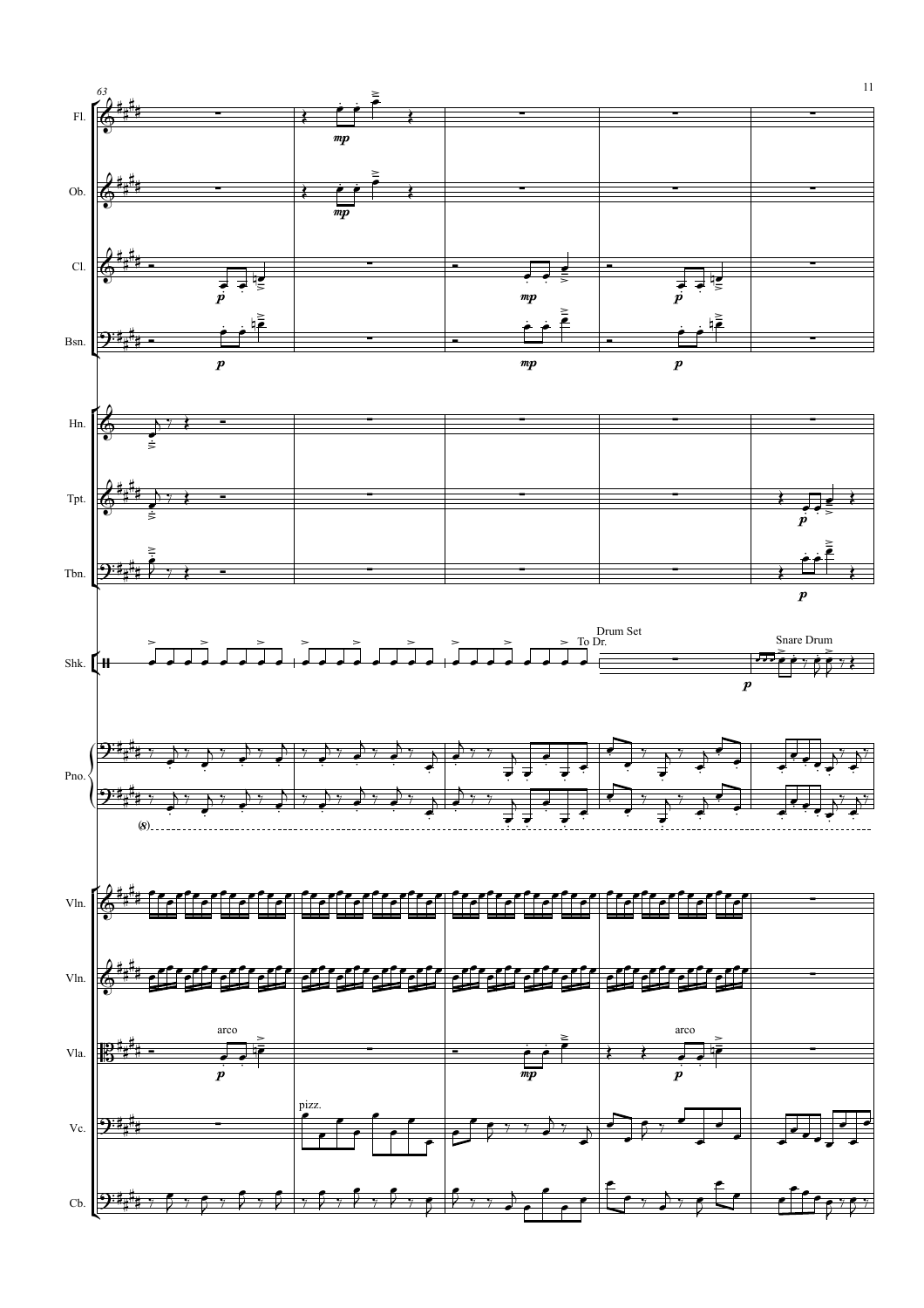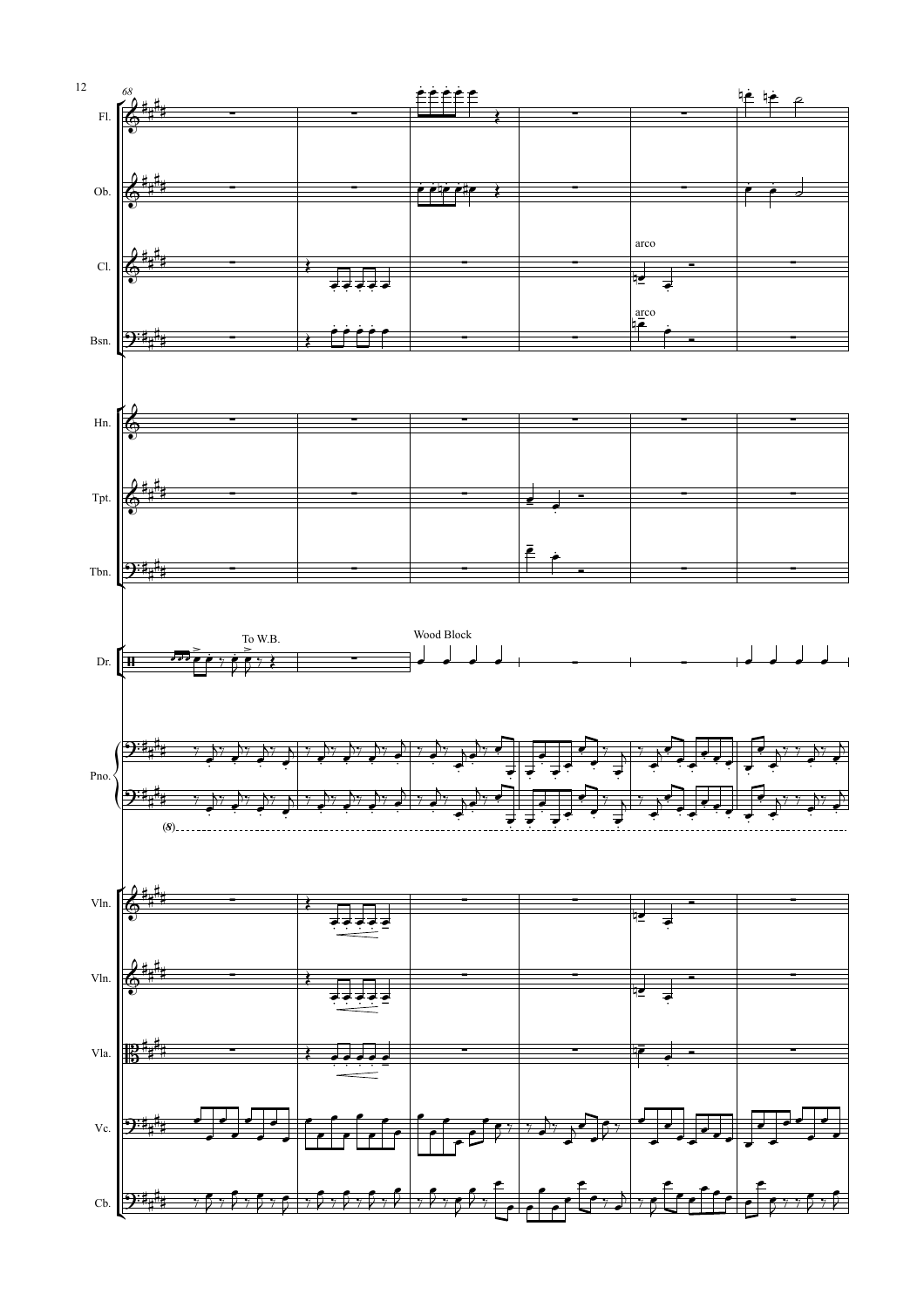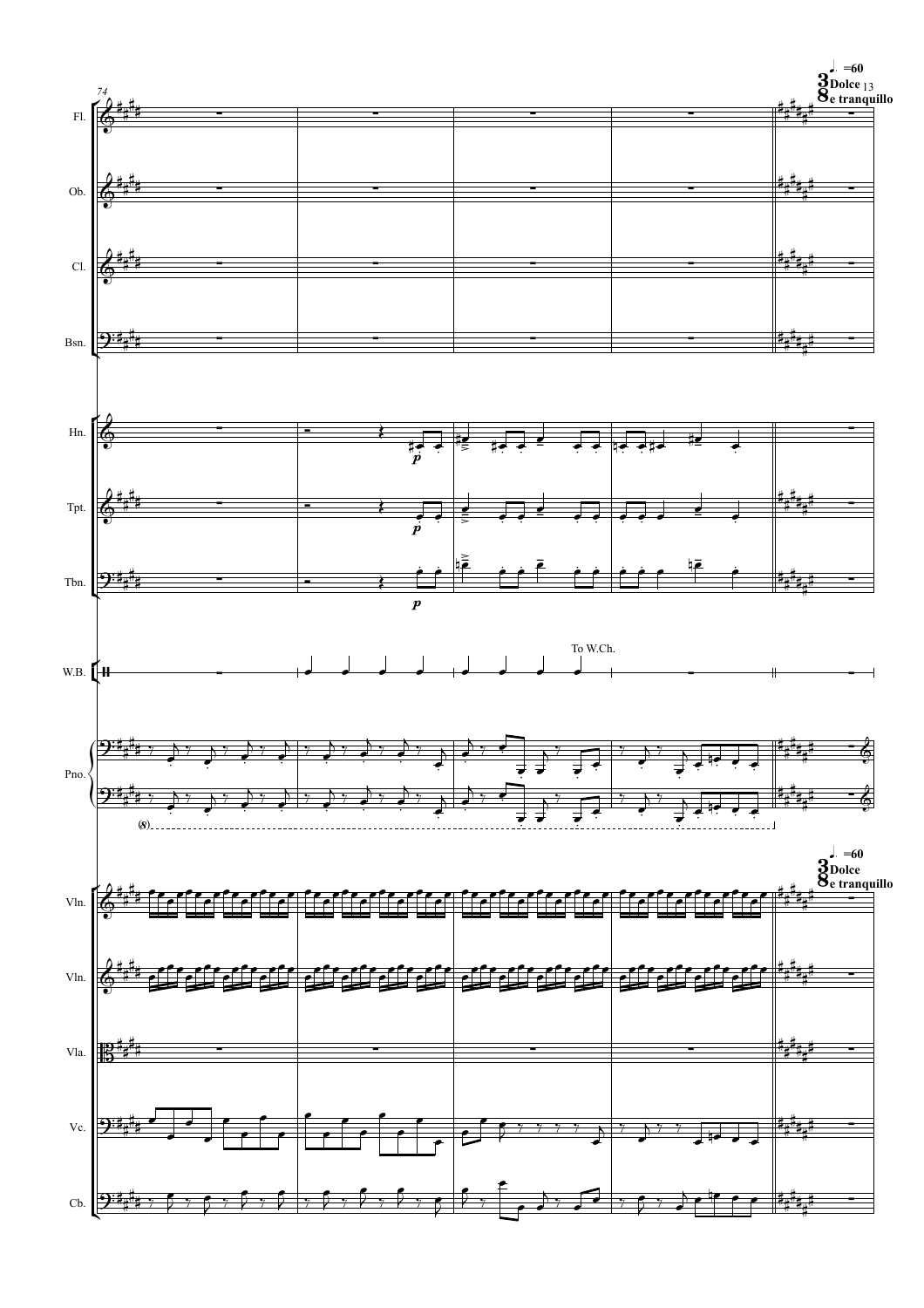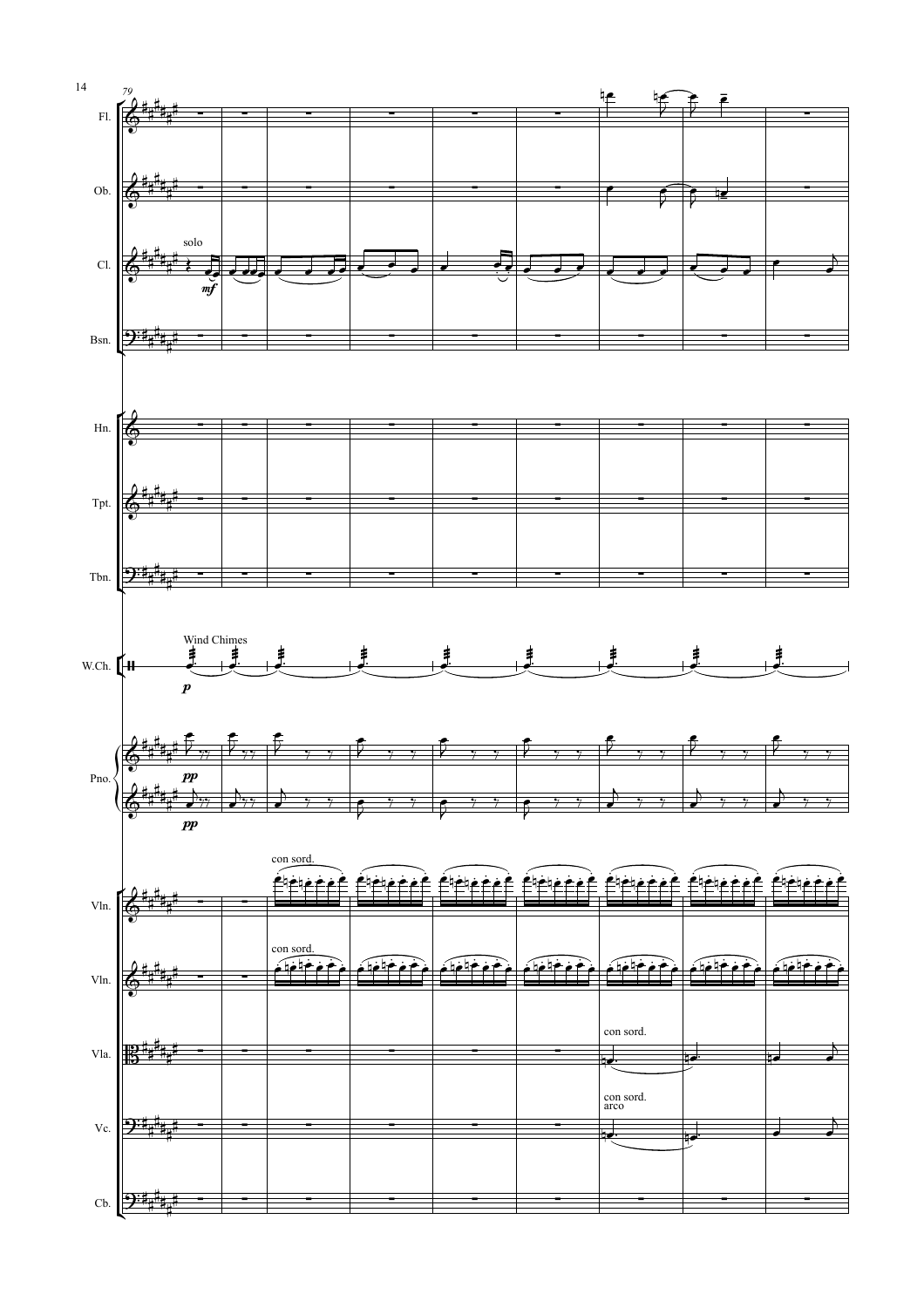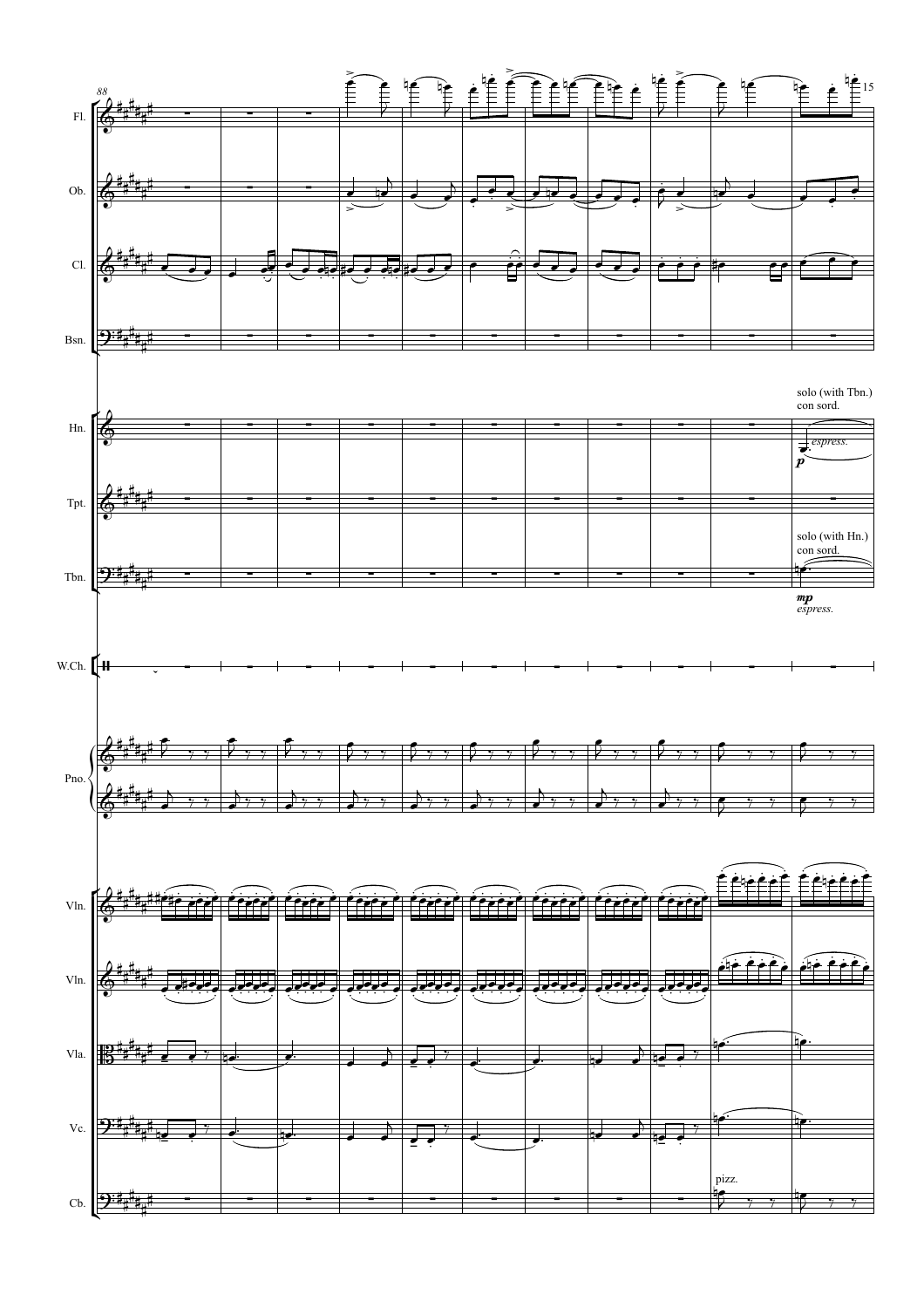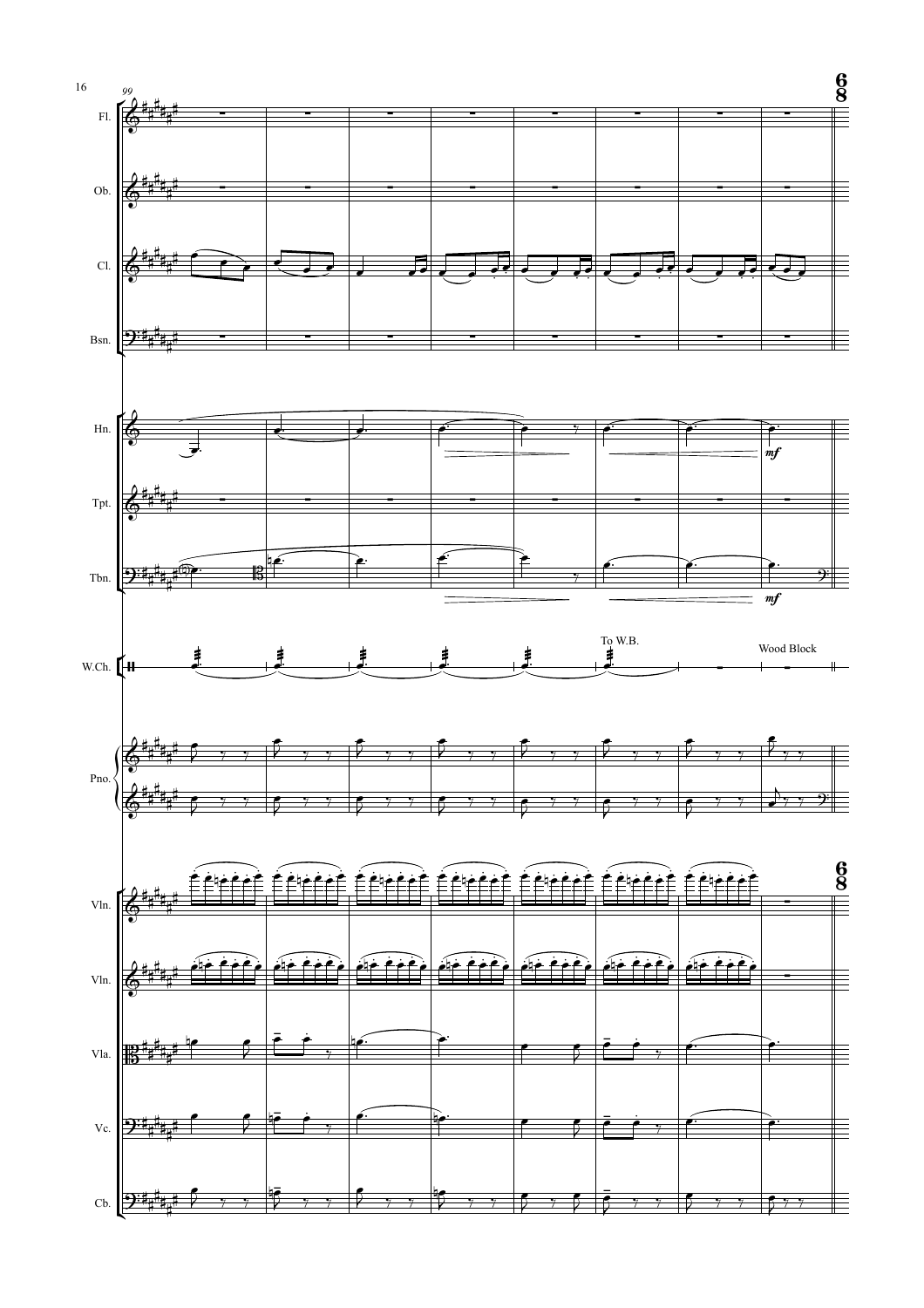

 $\mathbf{m}$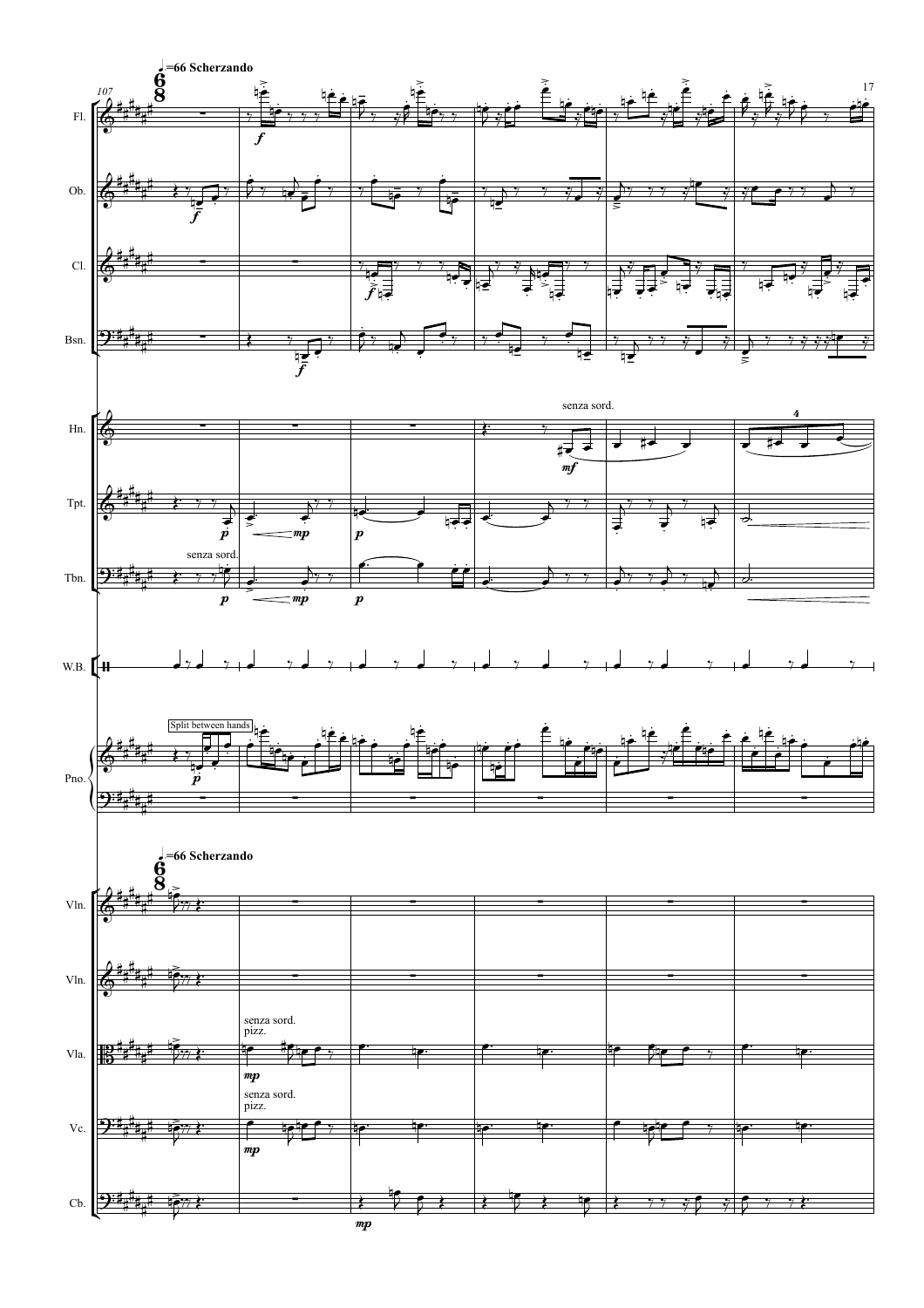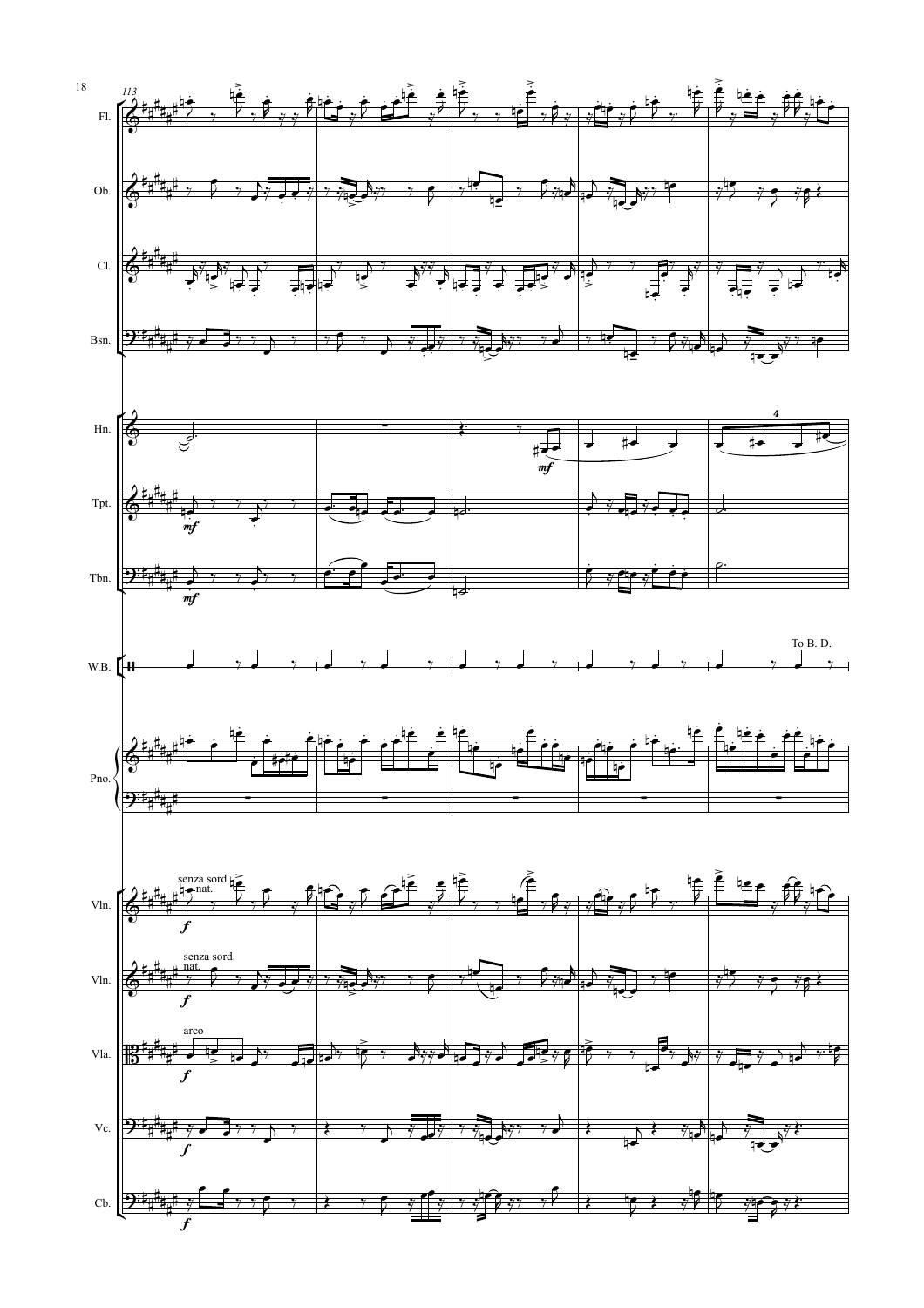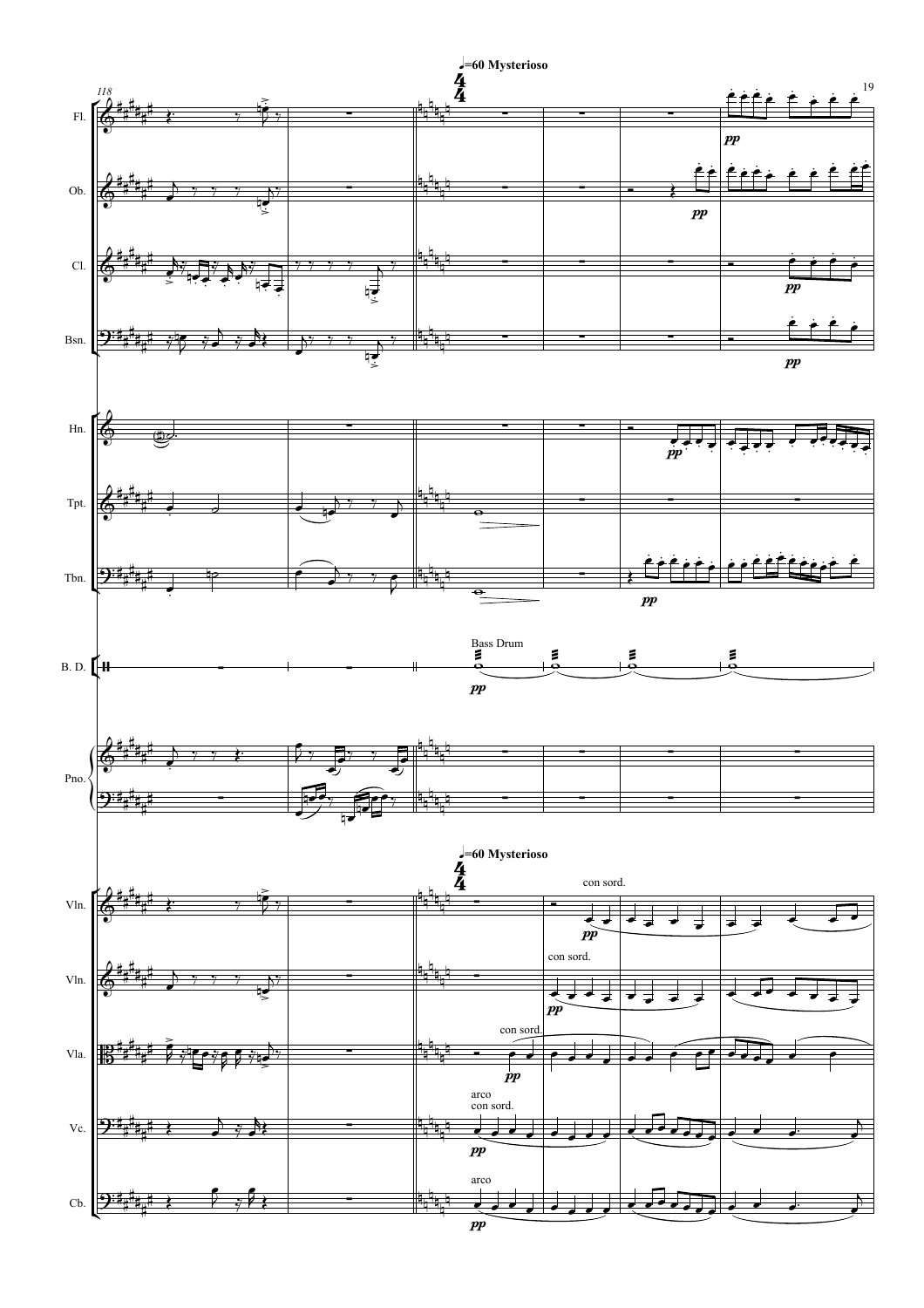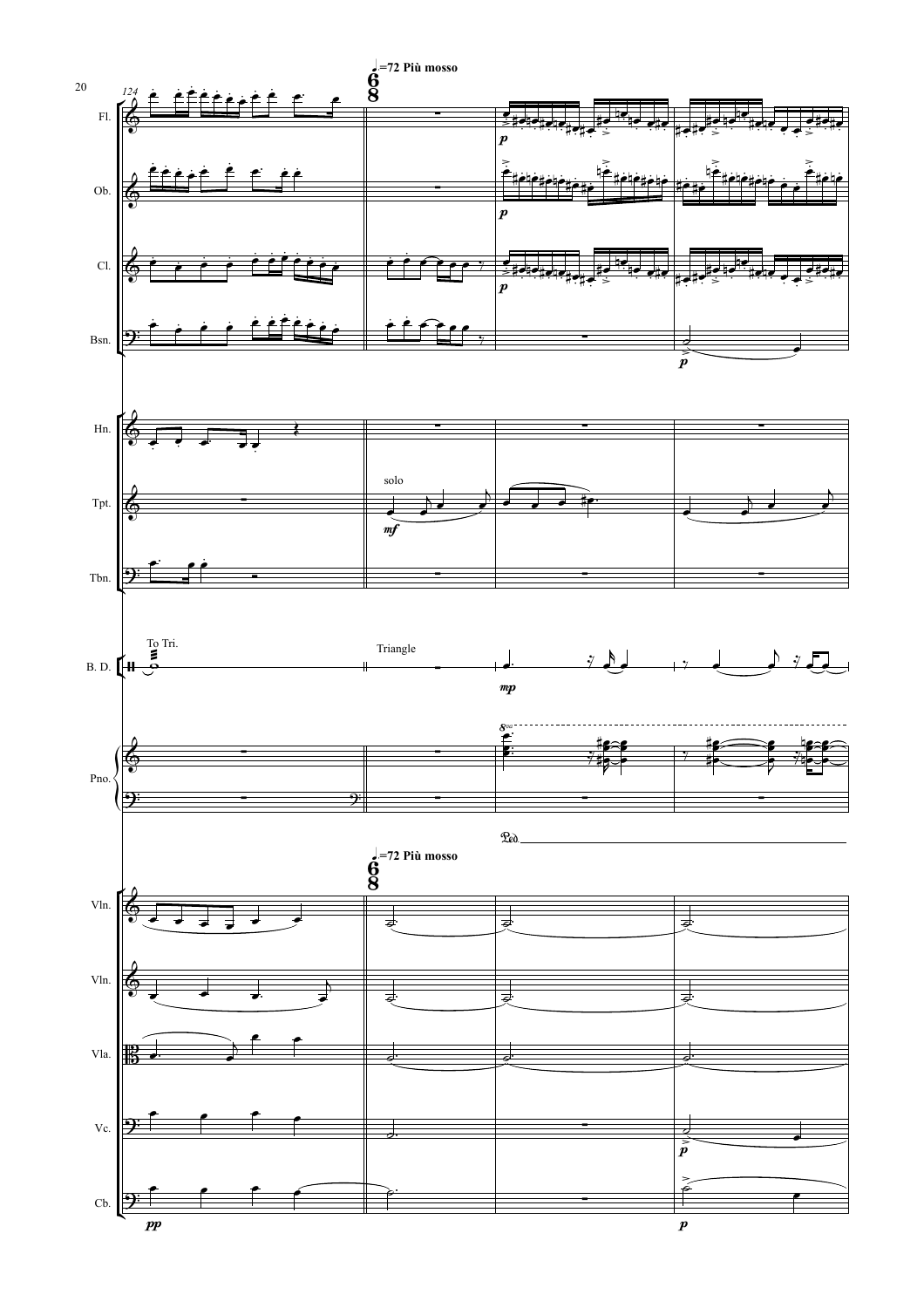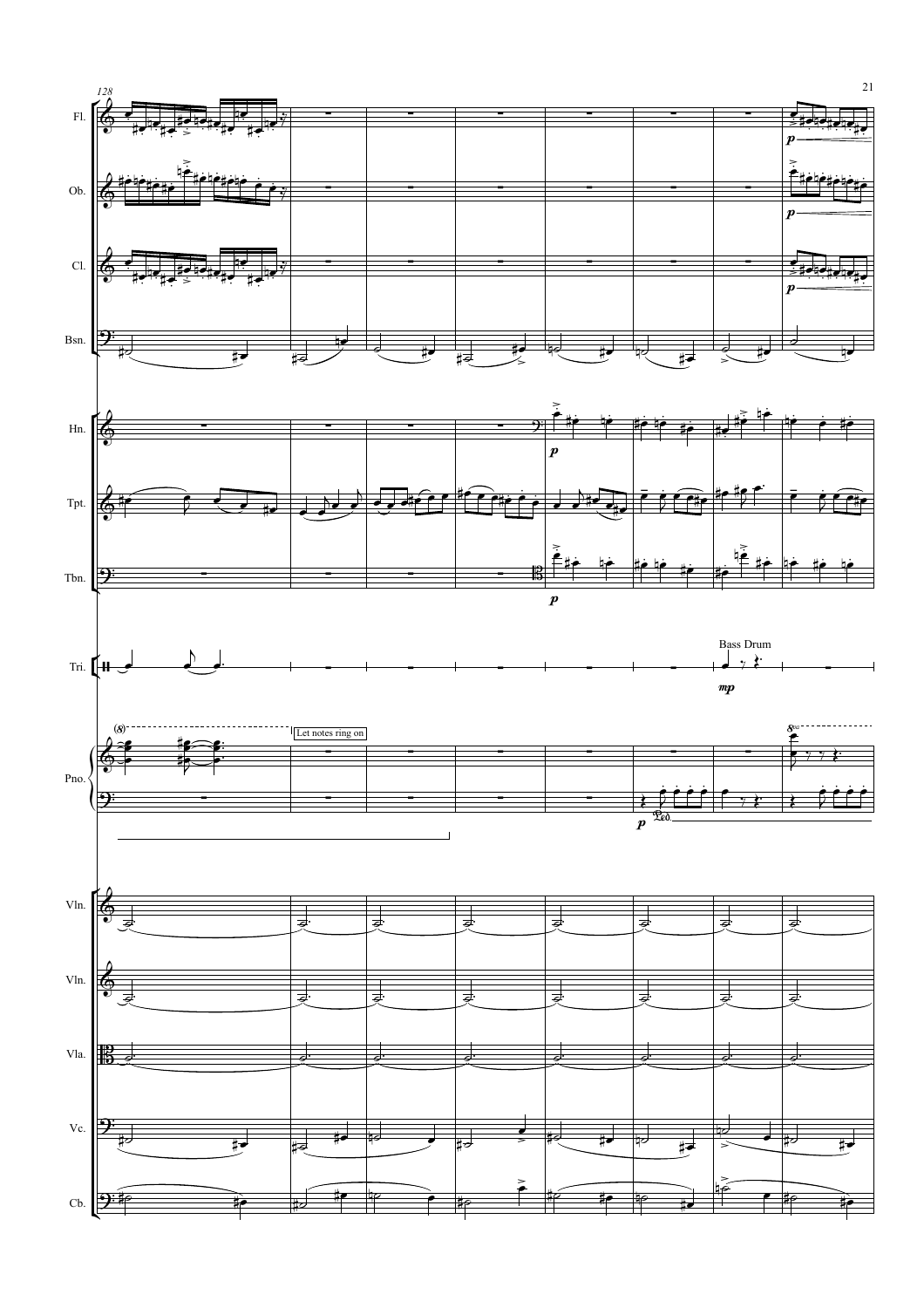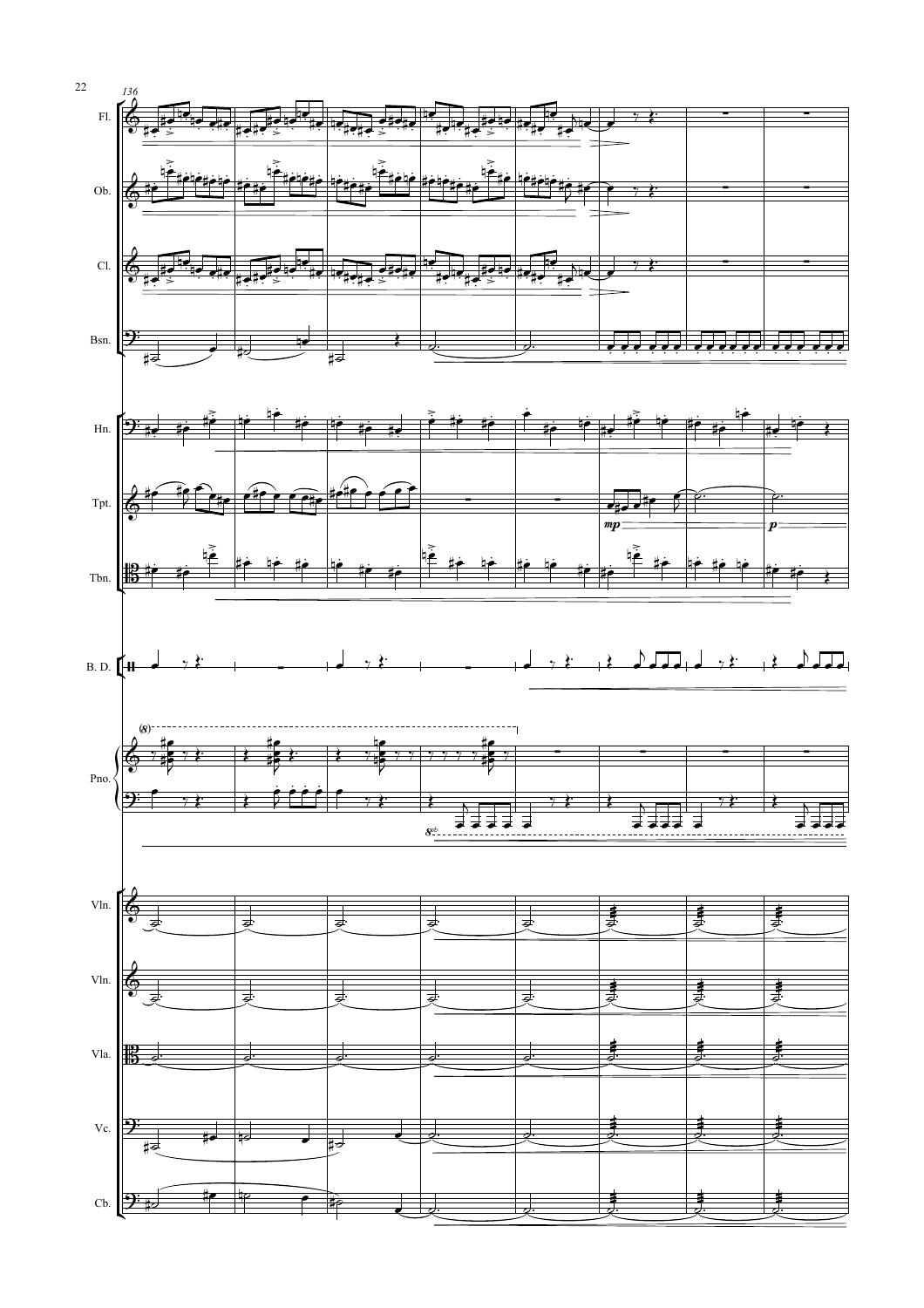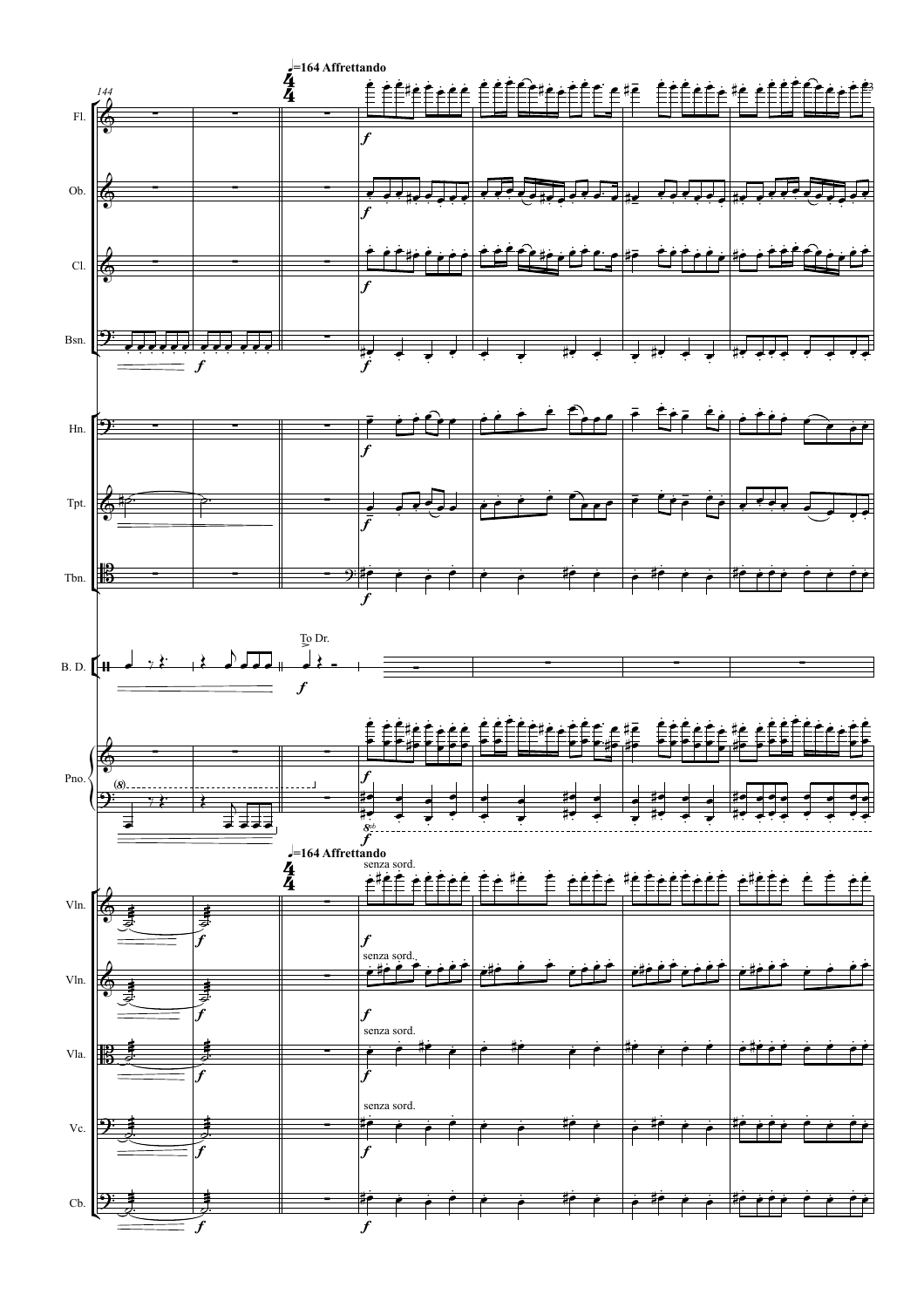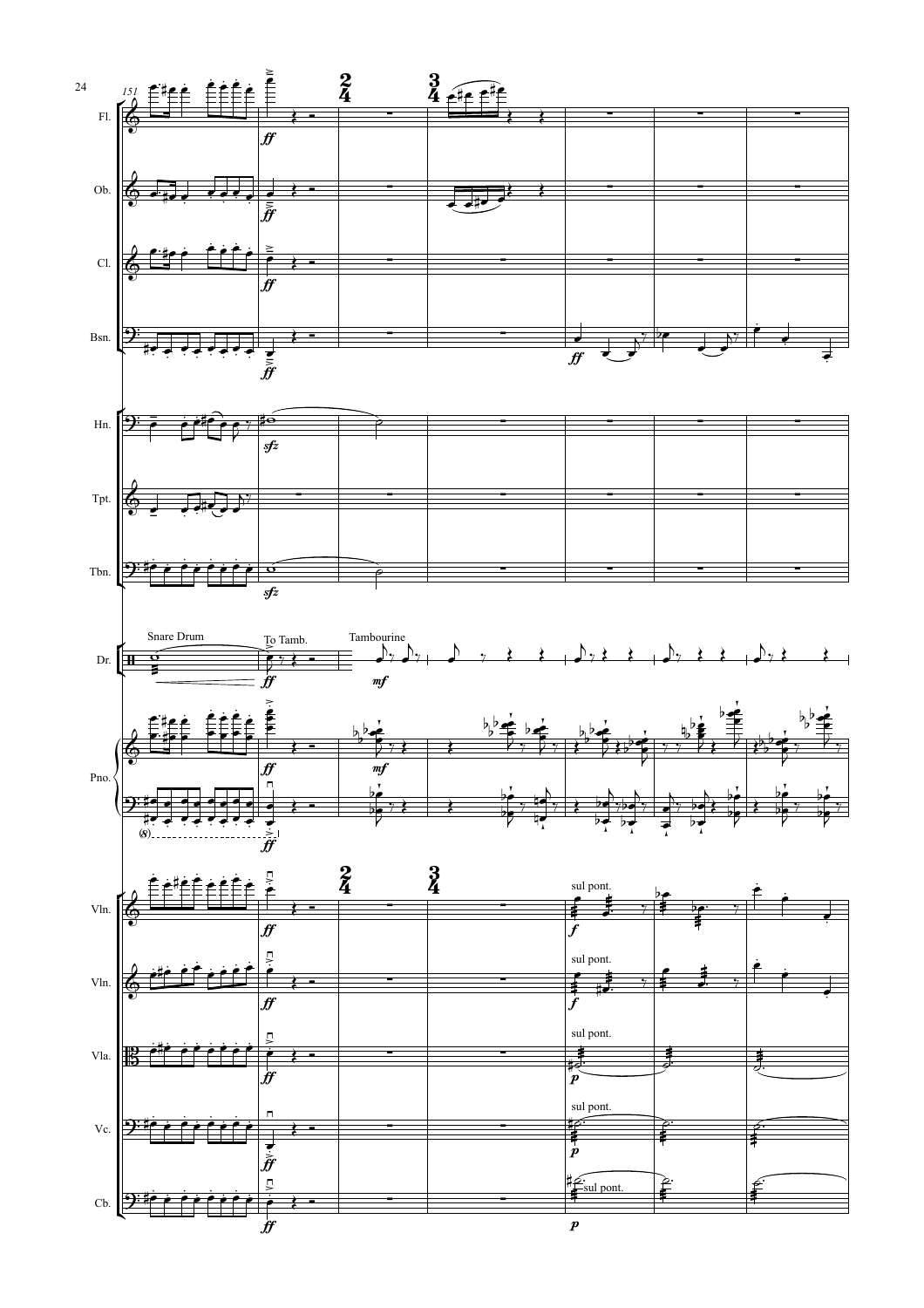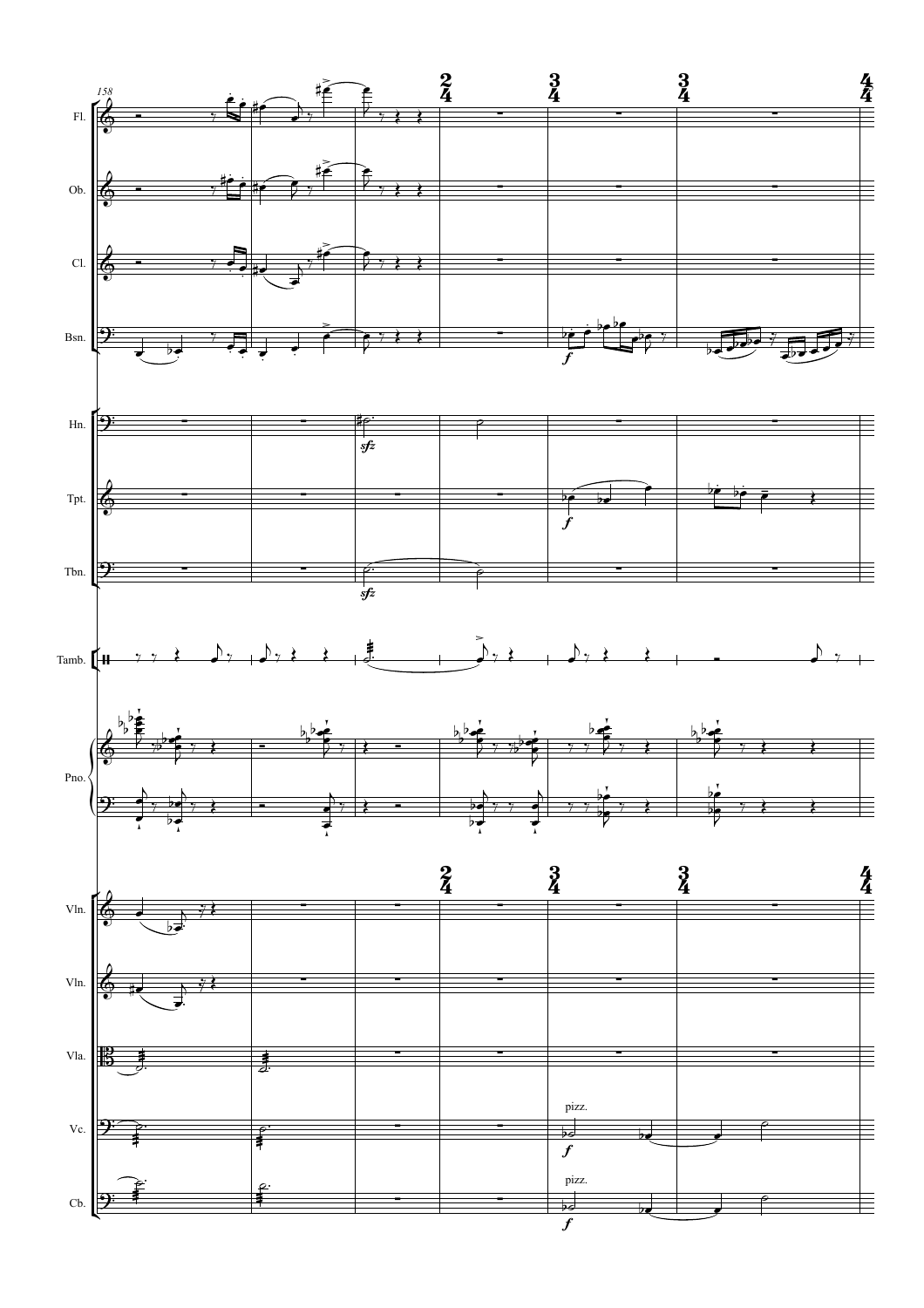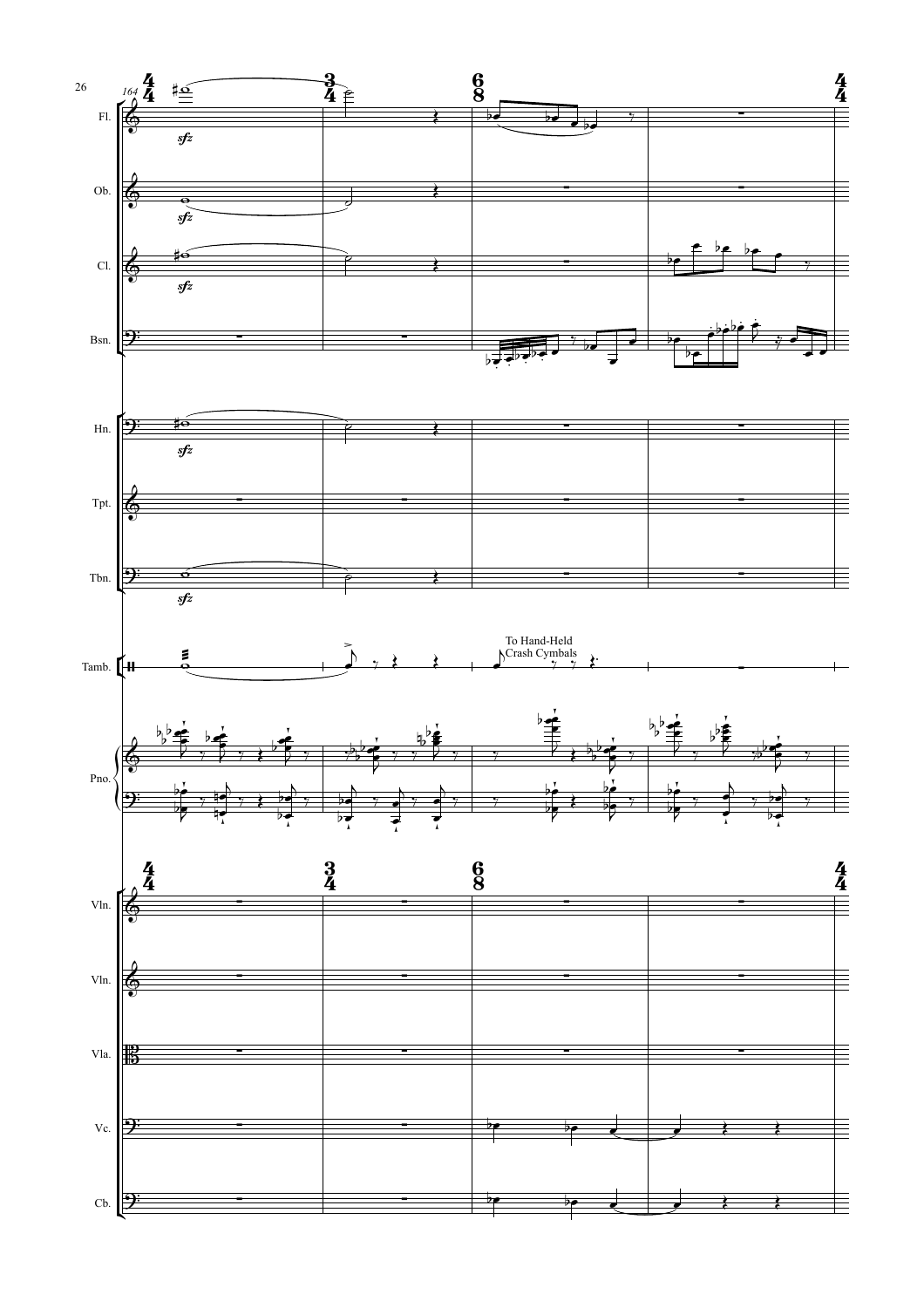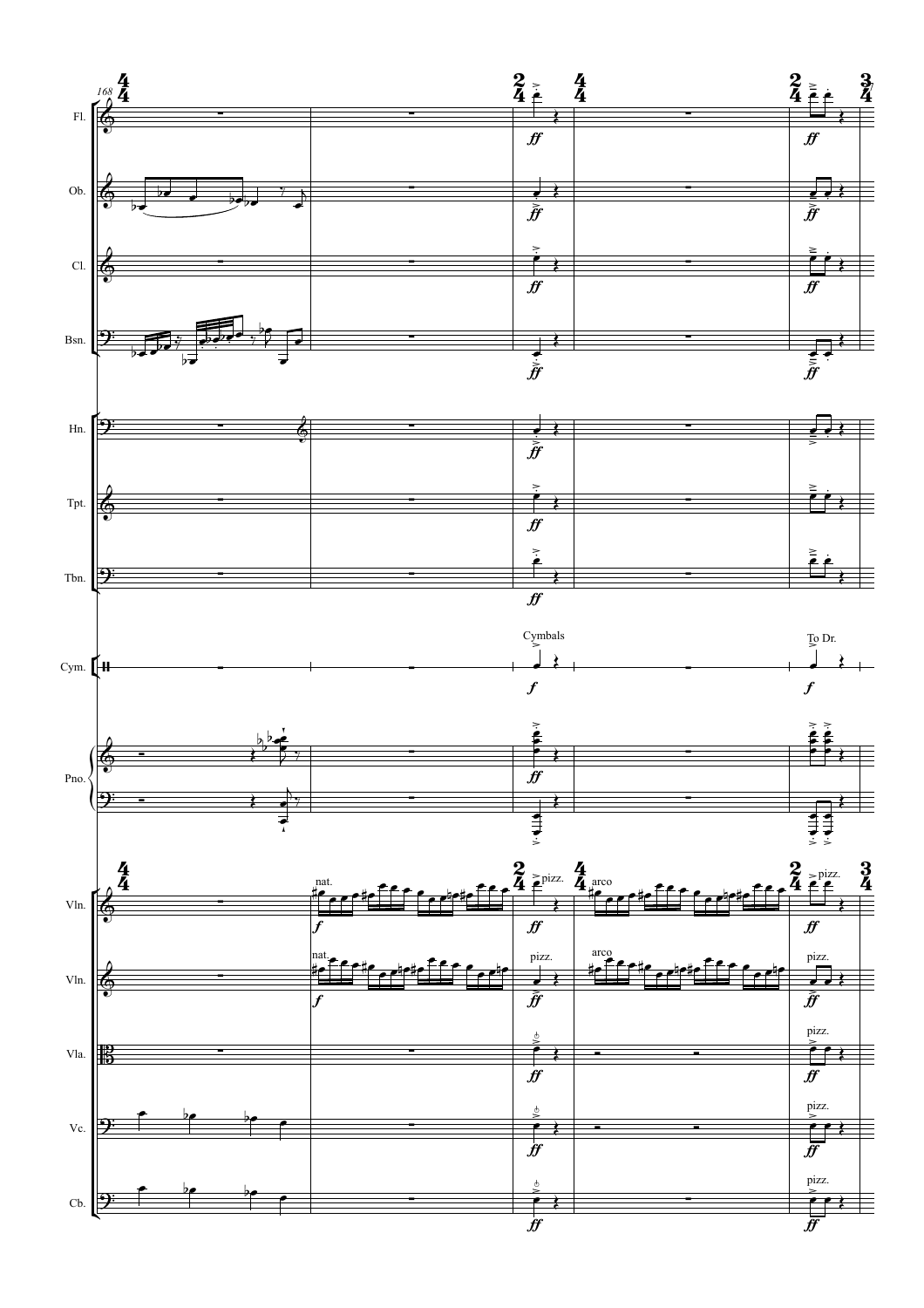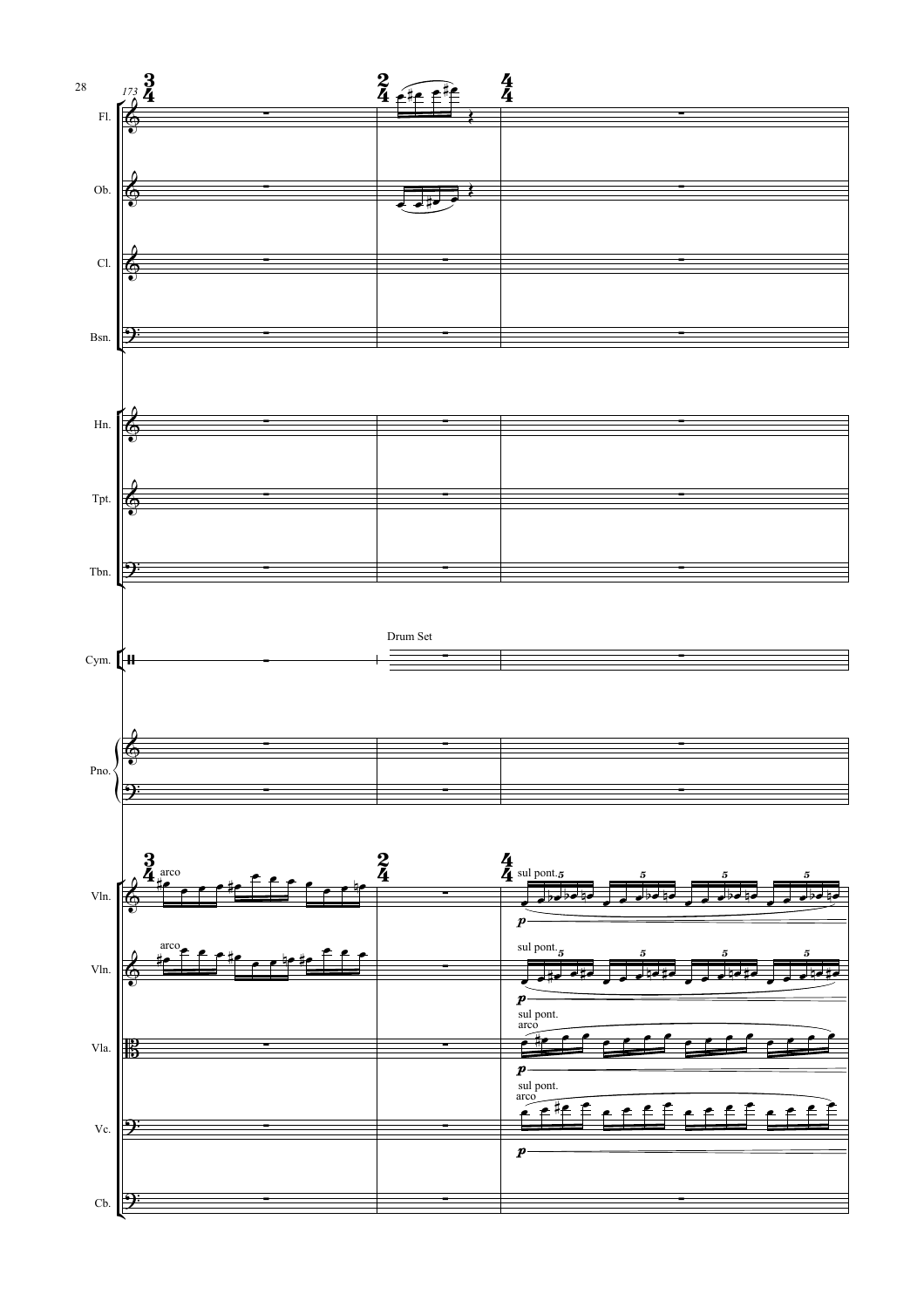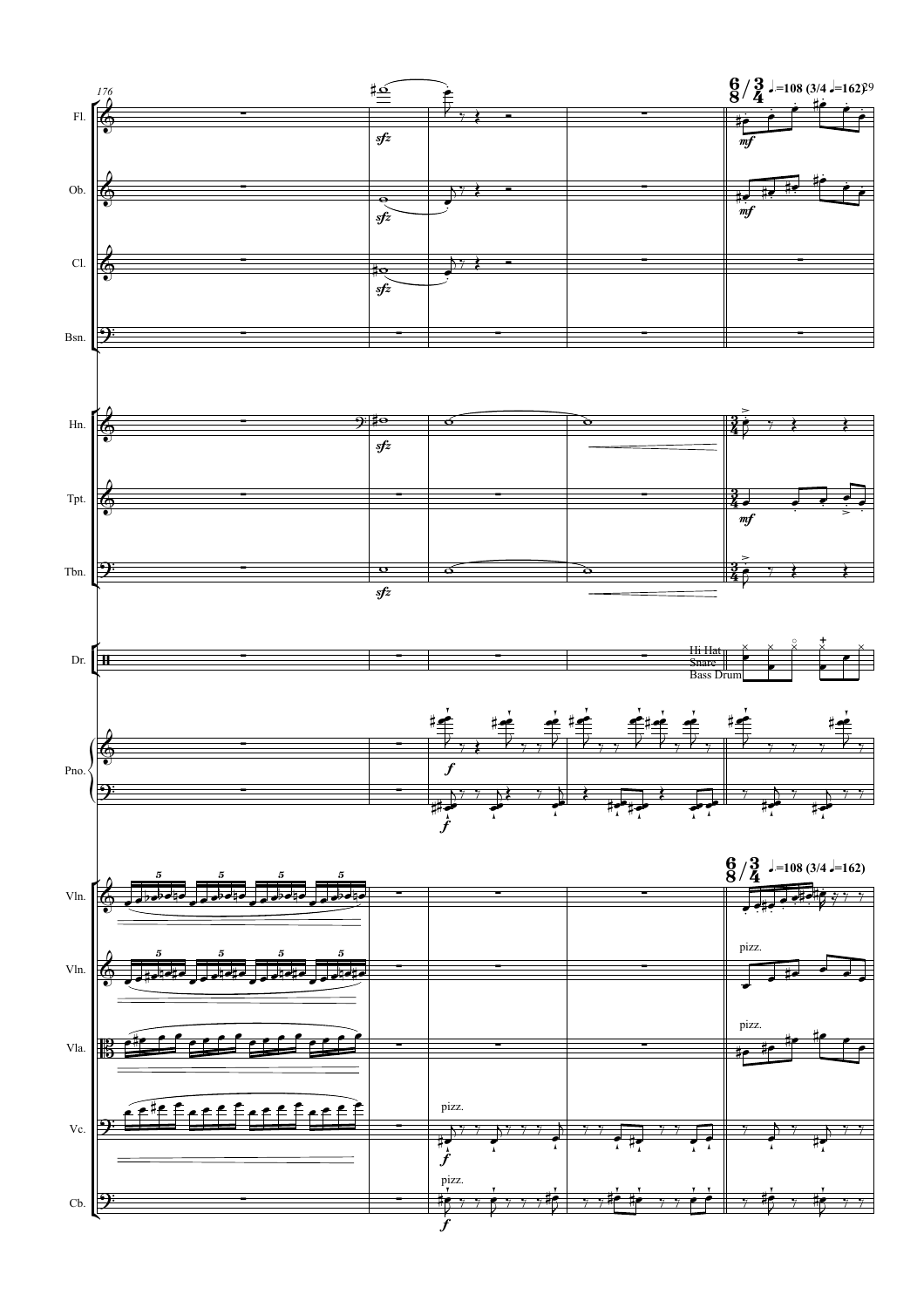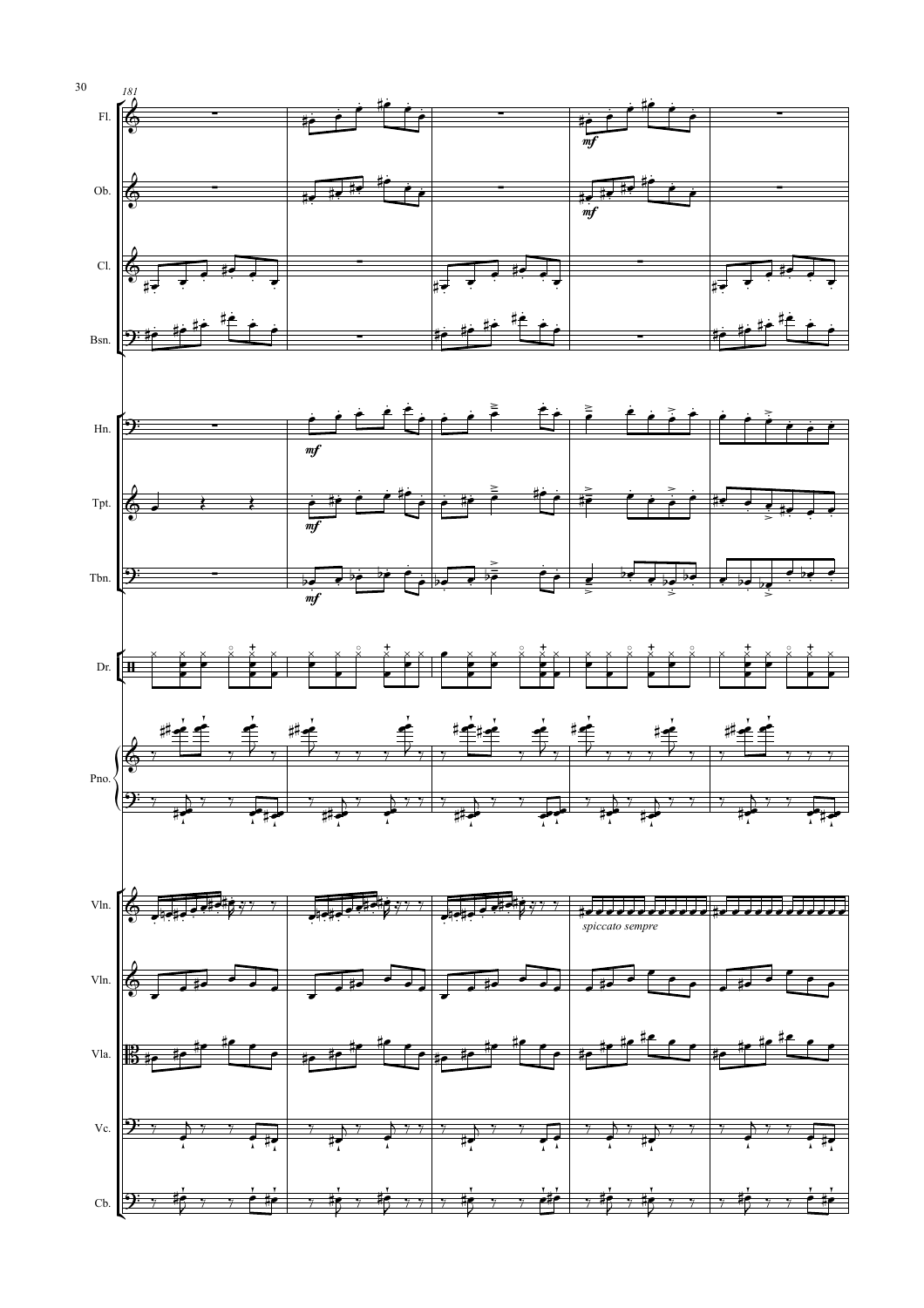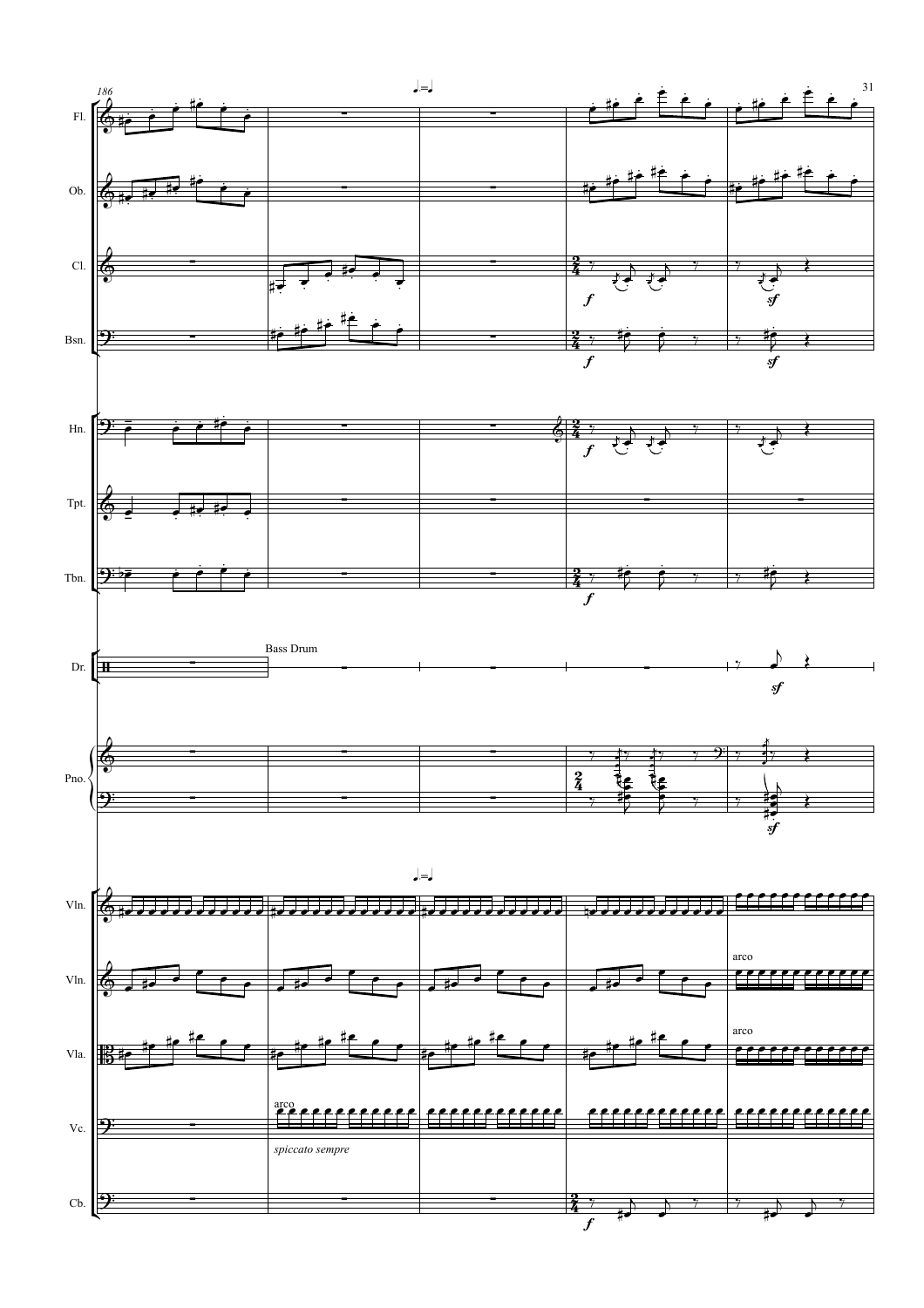